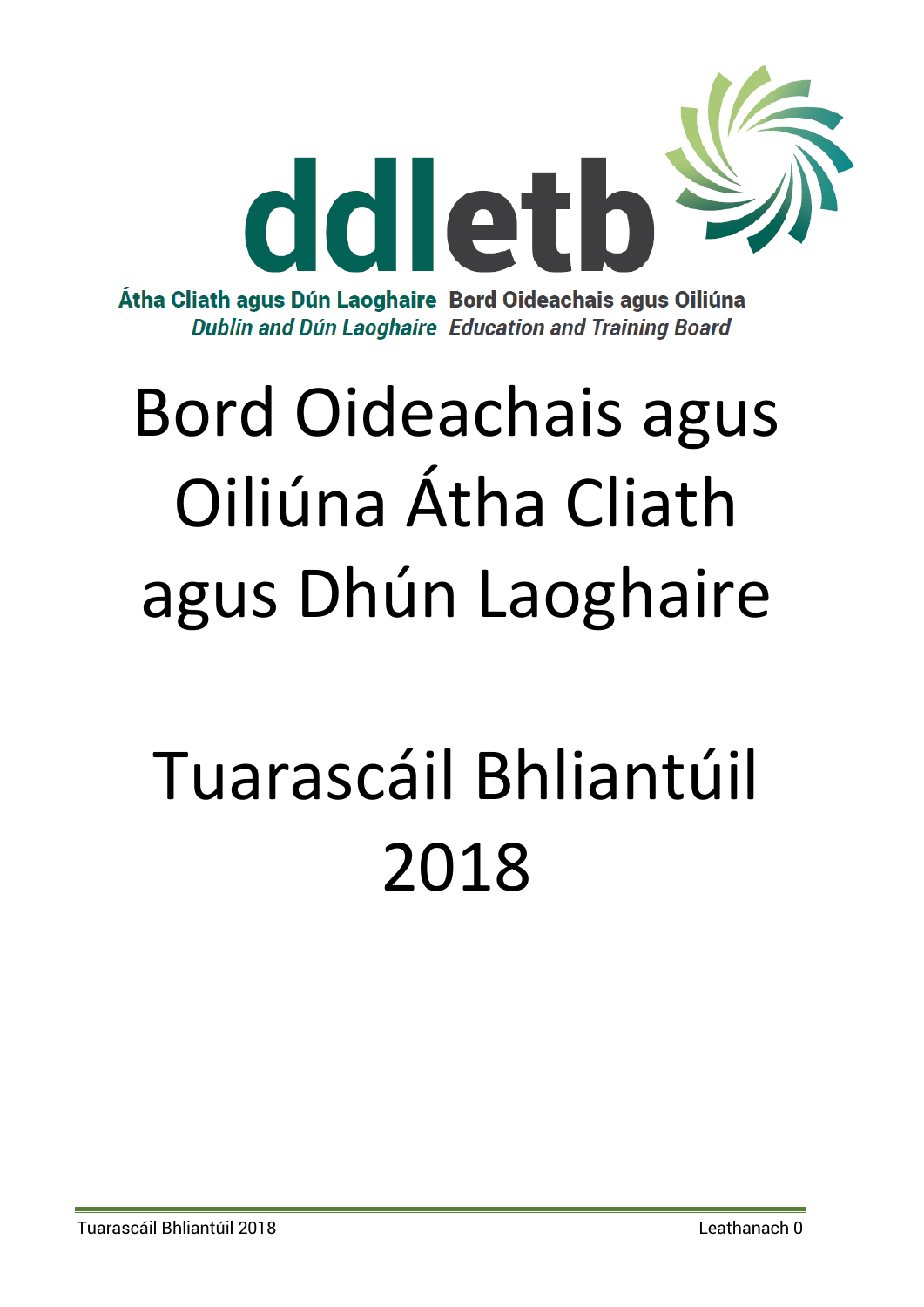

Tuarascáil Bhliantúil Bhord Oideachais agus Oiliúna Átha Cliath agus Dhún Laoghaire, 2018 Clár na nÁbhar

|    | 1. Focal ó Chathaoirleach Bhord Oideachais agus Oiliúna Átha Cliath agus |            |    |
|----|--------------------------------------------------------------------------|------------|----|
|    | Dhún Laoghaire                                                           | leathanach |    |
|    | 2. Réamhfhocal ó Phríomhfheidhmeannach Bhord Oideachais agus             |            |    |
|    | Oiliúna Átha Cliath agus Dhún Laoghaire                                  | leathanach | 3  |
| 3. | Comhaltaí Bhord an BOO                                                   | leathanach | 4  |
| 4. | Seirbhísí Eagraíochta                                                    | leathanach | 5  |
| 5. | Achoimre Airgeadais                                                      | leathanach | 5  |
| 6. | Príomheagraíochtaí a bhfuil caidreamh againn leo                         | leathanach | 6  |
| 7. | Bunscoileanna agus Iar-Bhunscoileanna                                    | leathanach | 7  |
| 8. | Breisoideachas agus Oiliúint                                             | leathanach | 10 |
| 9. | Seirbhísí Forbartha Óige agus Spórt                                      | leathanach | 12 |
|    | 10. Seirbhísí Tacaíochta Síceolaíochta                                   | leathanach | 14 |
|    | 11. Giorrúcháin                                                          | leathanach | 15 |
|    | 12. Aguisíní                                                             | leathanach | 17 |
|    |                                                                          |            |    |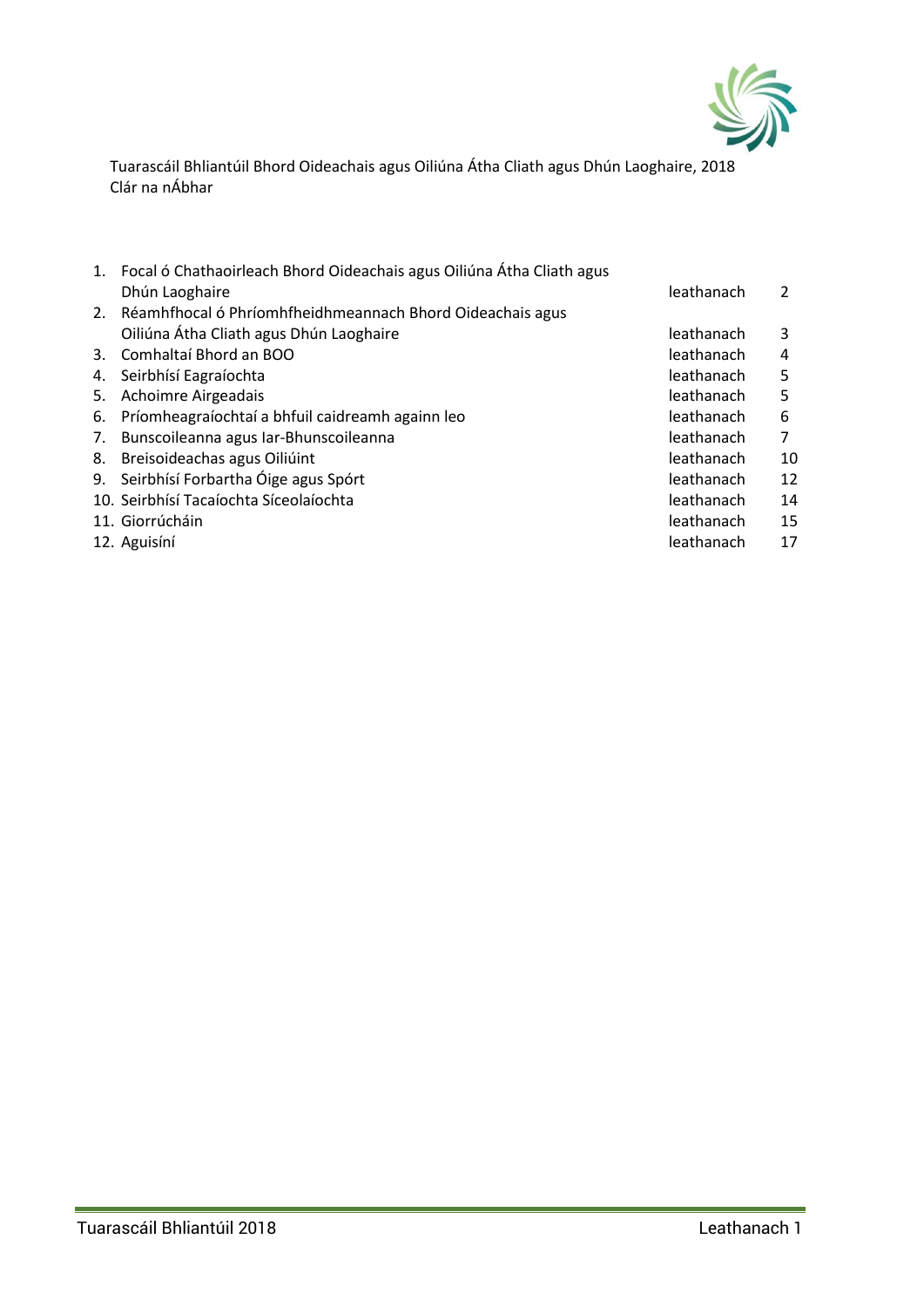

#### **1. Focal ó Chathaoirleach Bhord Oideachais agus Oiliúna Átha Cliath agus Dhún Laoghaire**

Ar an gcéad dul síos, tá moladh mór ag dul d'fhoireann Bhord Oideachais agus Oiliúna Átha Cliath agus Dhún Laoghaire as an obair chrua a dhéanann siad agus as an tacaíocht lách a thugann siad do na 22,000 scoláire lae agus na 28,000 duine atá ag baint tairbhe as cúrsaí Breisoideachais agus Oiliúna.

Is í seo an cúigiú tuarascáil bhliantúil ó bunaíodh an Bord Oideachais agus Oiliúna in 2013. Tugtar achoimre inti ar an soláthar sa limistéar agus ar an réimse leathan gníomhaíochta sna scoileanna, ionaid agus seirbhísí. Tá mé sásta seasamh le cáilíocht an oideachais agus na hoiliúna atá á gcur ar fáil. Tá a ndéanaimid dár gcuid foghlaimeoirí agus cliant ina ghné lárnach dár gcuspóir agus rinneadh feabhsuithe follasacha le himeacht na bliana. Rinneadh an-iarracht in 2018 a chinntiú go gcuirfí na Ráitis Airgeadais isteach in am is i dtráth. Bhíomar sásta gur chomhlíonamar na ceanglais reachtúla ina leith sin. Lean ár nOifigeach Gnóthaí Poiblí ag forbairt clár oibre i gcomhar leis an gCoiste Iniúchóireachta. Bhí bainistiú rioscaí trí chlár rioscaí forbartha ina chabhair againn le dul i ngleic le bearnaí inár gcur chuige agus lena chinntiú go mbainistítear maolú rioscaí. Bíonn an clár tógála ina dhúshlán i gcónaí ach, déanta na fírinne, bhí sé ní ba dhúshlánaí ná riamh in 2018. Bhí cóiríocht shealadach ag teastáil go géar i gcuid mhaith scoileanna. Is oth liom a rá go raibh moill ar roinnt mórthionscadail tógála chomh maith. D'oscail Coláiste Pobail Shoird i mí Mheán Fómhair agus é á óstáil ag Coláiste Pobail Fhinnéin. Bunófar an scoil seo le freastal ar 1,000 scoláire sna blianta amach romhainn. Cuirim an tuarascáil seo faoi bhur mbráid.

An Clr. Mick Duff Cathaoirleach BOOÁCDL

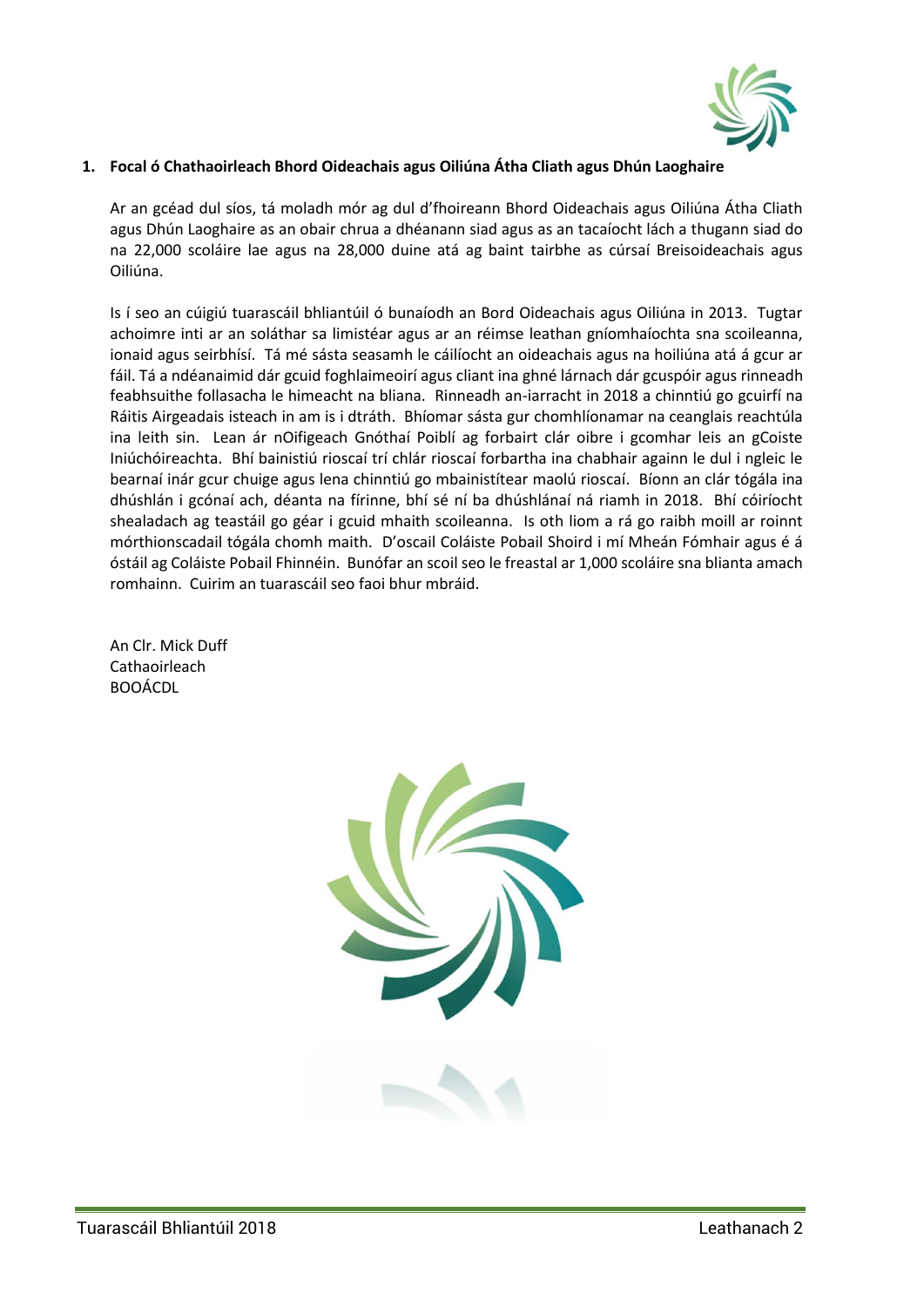

# **2. Réamhfhocal ó Phríomhfheidhmeannach Bhord Oideachais agus Oiliúna Átha Cliath agus Dhún Laoghaire**

Tá an tuarascáil seo curtha i láthair le tuairim a thabhairt faoin gcaoi a bhfuil ag éirí leis an mBord Oideachais agus Oiliúna na cuspóirí agus na tosaíochtaí a shainaithnítear sa Ráiteas Straitéise a chomhlíonadh. Tá páirt glactha ag gach scoil agus gach ionad sa phróiseas cur chun feidhme. Tá sé ina chabhair go leagtar béim láidir sa straitéis ar an bhfoghlaim agus an teagasc go fóill.

Tá Breisoideachas agus Oiliúint (BOaO) ag forbairt i gcónaí. Tá athrú suntasach tagtha ar an gcaoi a n-eagraítear Breisoideachas agus Oiliúint mar gheall ar an aird a thug SOLAS ar an bpróiseas pleanála. Forbraíodh comhar idir na seirbhísí uile, rud a thugann léargas ar oibríochtaí agus dúshláin ar fud na scéime do na múinteoirí agus na teagascóirí. Tá plé straitéiseach tosaithe ag an BOO le SOLAS d'fhonn tuiscint shoiléir a fháil ar a bhfuil i gceist le cuspóirí an Rialtais ar an iomlán.

Tá na scoileanna ag dul ó neart go neart agus méadú ag teacht arís ar líon na scoláirí. Chabhraigh an fócas nua ar an bhfolláine ar an dara leibhéal le scoileanna an fhoghlaim a fheabhsú agus a dhéanamh níos dearfaí do na scoláirí. Ar an leibhéal bunscoile, tá nuálaíocht sa mhúinteoireacht agus san fhoghlaim fós ina gné lárnach den chur chuige. Anois go bhfuil an Ciste Spriocdhírithe don Ógra ar an bhfód táimid i mbéal ré nua sna seirbhísí don ógra. Ba chóir go ndéanfadh na tionscadail seo fíordhifríocht sna pobail.

Is mór an onóir dom saothar iontach beagnach 4,000 ball foirne a fheiceáil ó lá go lá, daoine a leanann orthu ag obair le scoláirí, foghlaimeoirí agus cliaint ar bhealaí úrnua, nuálacha i gcónaí. Is mór againn tacaíocht an Bhoird agus muid ag obair chun an tseirbhís is fearr is féidir a chur ar fáil do phobal an BOO seo.

Paddy Lavelle Príomhfheidhmeannach

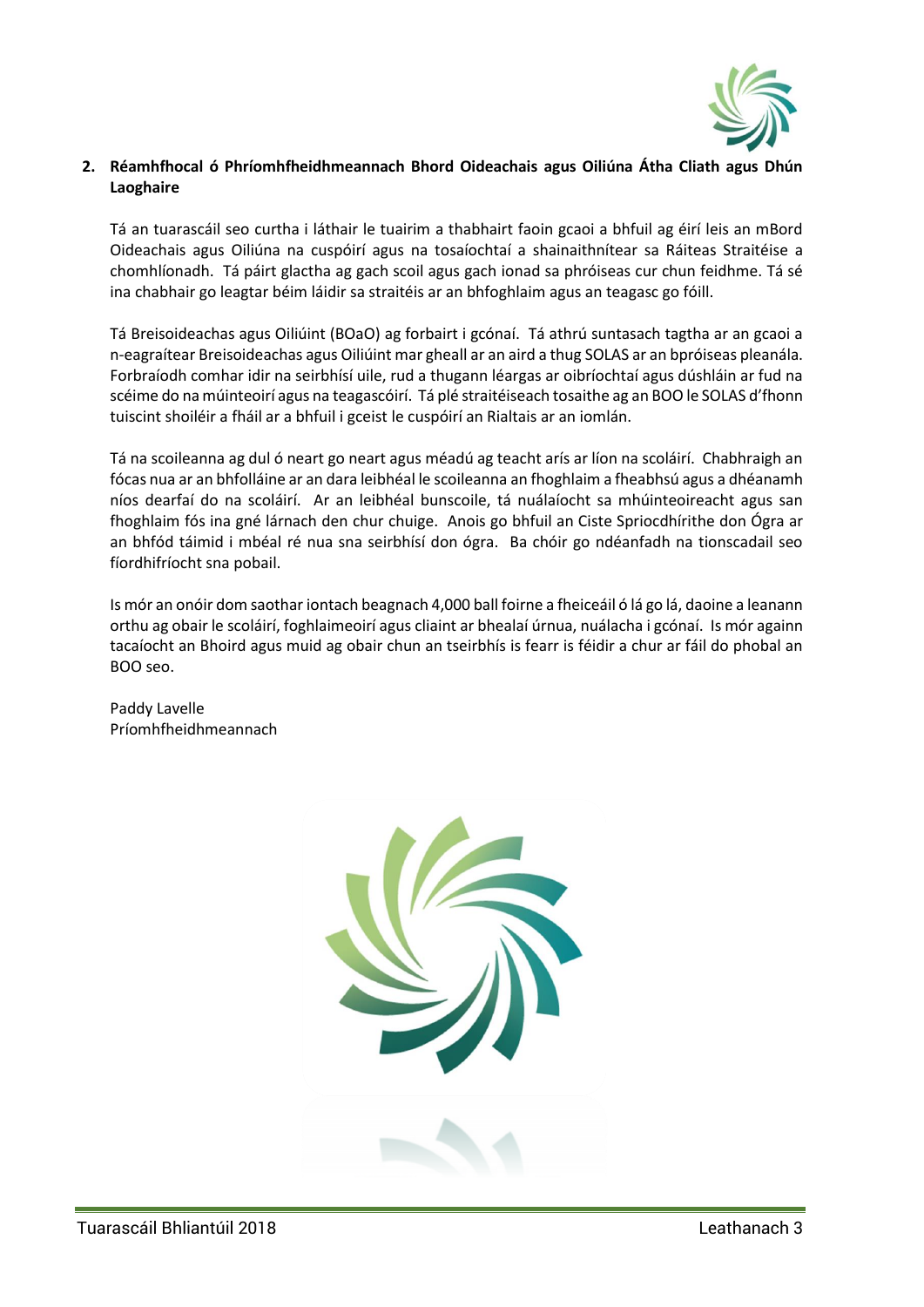

# **3. Comhaltaí Bhord an BOO**

Freastal comhaltaí ar chruinnithe in 2018

| Comhalta                                      | Comhlacht ainmnithe                                     | Fad Ama        | Ean                      | Már                      | Beal                     | MFómh                    | Samh       |
|-----------------------------------------------|---------------------------------------------------------|----------------|--------------------------|--------------------------|--------------------------|--------------------------|------------|
|                                               |                                                         |                |                          |                          |                          |                          |            |
| An Clr. Sorcha Nic Cormaic<br>(Cathaoirleach) | Comhairle Contae Dhún Laoghaire-<br>Ráth an Dúin        | Ean - Noll     | $\sqrt{ }$               | $\sqrt{ }$               | V                        | $\sqrt{ }$               | V          |
| An Clr. Mick Duff                             | Comhairle Contae Átha Cliath Theas                      | Ean - Noll     | $\sqrt{ }$               | V                        | V                        | $\sqrt{ }$               | $\sqrt{ }$ |
| (Cathaoirleach)                               |                                                         |                |                          |                          |                          |                          |            |
| An Clr. Ken Farrell                           | Comhairle Contae Fhine Gall                             | Ean - Beal     | V                        | V                        | $\sqrt{ }$               | n/b                      | n/b        |
| Anne Genockey                                 | Aontas                                                  | Ean - Noll     | $\sqrt{ }$               | V                        | $\sqrt{ }$               | $\sqrt{ }$               |            |
| Karen Gleeson                                 | Cumann Náisiúnta na dTuismitheoirí<br>do Scoileanna BOO | Ean - Noll     | V                        | V                        | $\sqrt{ }$               | $\sqrt{ }$               |            |
| An Clr. Pat Hand                              | Comhairle Contae Dhún Laoghaire-<br>Ráth an Dúin        | Ean - Noll     | $\overline{\phantom{a}}$ | V                        | V                        | $\sqrt{ }$               | V          |
| <b>Barry Hempenstall</b>                      | Foireann BOOÁCDL                                        | Ean - Noll     | V                        | V                        | V                        | $\overline{\phantom{a}}$ | $\sqrt{ }$ |
| An Clr. Brian Lawlor                          | Comhairle Contae Átha Cliath Theas                      | Ean - Ean      | $\overline{\phantom{a}}$ | n/b                      | n/b                      | n/b                      | n/b        |
| An Clr. Eithne Loftus                         | Comhairle Contae Fhine Gall                             | Ean - Noll     | $\sqrt{ }$               | $\sqrt{ }$               | $\sqrt{ }$               | $\sqrt{ }$               | $\sqrt{ }$ |
| An Clr. Gráinne Maguire                       | Comhairle Contae Fhine Gall                             | Ean - Noll     | $\sqrt{ }$               | $\sqrt{ }$               | $\blacksquare$           |                          | $\sqrt{ }$ |
| An Clr. Howard Mahony                         | Comhairle Contae Fhine Gall                             | Ean - Noll     |                          | $\sqrt{ }$               | $\sqrt{ }$               | $\sqrt{ }$               |            |
| Claire Markey                                 | Foireann BOOÁCDL                                        | Ean - Noll     | $\sqrt{ }$               | $\sqrt{ }$               | $\sqrt{ }$               | $\sqrt{ }$               | $\sqrt{ }$ |
| An Clr. Cora McCann                           | Comhairle Contae Átha Cliath Theas                      | Ean - Noll     | $\overline{\phantom{a}}$ |                          | $\overline{\phantom{a}}$ | V                        |            |
| <b>Gerard McCaul</b>                          | Comhchoiste na mBainisteoirí                            | Ean - Noll     | $\blacksquare$           | V                        | V                        | $\sqrt{ }$               |            |
| Gerry McGuire                                 | Chambers Ireland                                        | Ean - Noll     | $\sqrt{ }$               | V                        | V                        | $\sqrt{ }$               | V          |
| An Clr. Conor McMahon                         | Comhairle Contae Átha Cliath Theas                      | Már - Noll     | n/b                      | $\overline{\phantom{a}}$ | $\blacksquare$           | $\sqrt{ }$               | $\sqrt{ }$ |
| Paul McNally                                  | Cumann Náisiúnta na dTuismitheoirí<br>do Scoileanna BOO | Beal -<br>Noll | n/b                      | n/b                      | $\overline{\phantom{a}}$ | V                        | $\sqrt{ }$ |
| An Clr. Roderic O'Gorman                      | Comhairle Contae Fhine Gall                             | Ean - Noll     |                          | $\sqrt{ }$               | $\sqrt{ }$               | $\sqrt{ }$               | $\sqrt{-}$ |
| Frank O'Hanlon                                | Cumann Náisiúnta na dTuismitheoirí<br>do Scoileanna BOO | Ean - Beal     |                          |                          |                          | n/b                      | n/b        |
| An Clr. Liona O'Toole                         | Comhairle Contae Átha Cliath Theas                      | Ean - Noll     |                          | V                        | V                        | $\sqrt{ }$               | $\sqrt{ }$ |
| Olive Phelan                                  | ÁNLA                                                    | Ean - Noll     | V                        |                          |                          | V                        | V          |
| An Clr. Duncan Smith                          | Comhairle Contae Fhine Gall                             | Iúil - Noll    | n/b                      | n/b                      | n/b                      | $\sqrt{ }$               |            |
| An Clr. Ossian Smyth                          | Comhairle Contae Dhún Laoghaire-<br>Ráth an Dúin        | Ean - Noll     | V                        | $\overline{\phantom{a}}$ | V                        | $\sqrt{ }$               |            |
| An Dr. John Walsh (Leas-<br>Chathaoirleach)   | Comhdháil na gCeardchumann                              | Ean - Noll     | V                        | V                        | $\sqrt{ }$               | $\sqrt{ }$               | V          |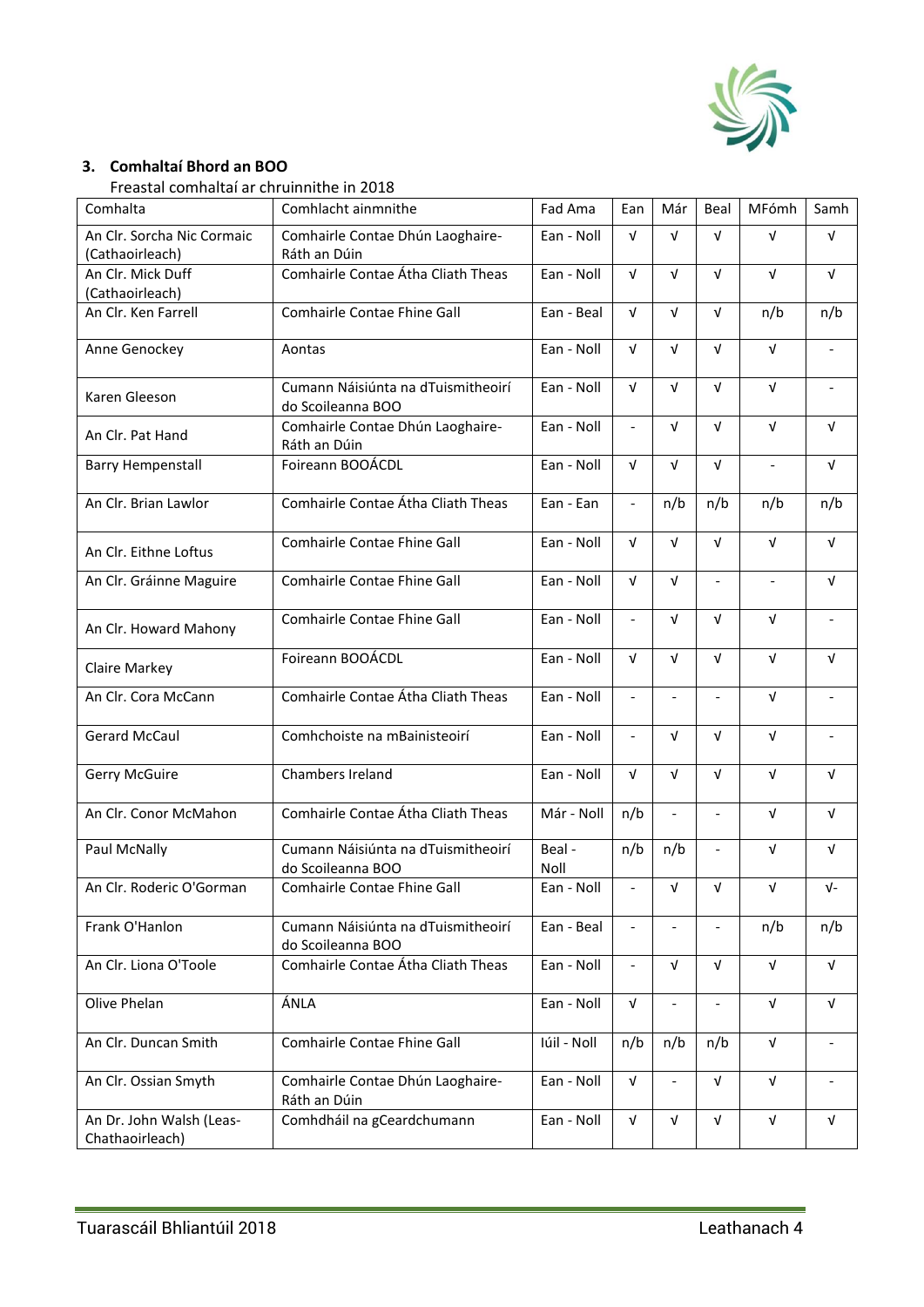

# **4. Tacaíocht agus Forbairt Eagraíochta (TFE)**

Leanann an snáithe TFE de BOOÁCDL air ag tacú leis an eagraíocht trí sheirbhísí a chur ar fáil sna réimsí feidhme Airgeadais (lena n-áirítear párolla), AD, TFC agus Seirbhísí Corparáideacha. Tá baill foirne a bhfuil ardtaithí agus réimse leathan scileanna acu ag obair i ngach réimse. Tá an t-éileamh ar sheirbhísí tacaíochta ag méadú i gcónaí mar a fhásann an eagraíocht féin. Leanadh ar aghaidh leis an gclár feabhsuithe laistigh den snáithe OSD i rith 2018 agus bhí na nithe seo a leanas i gceist leis:

- Méid suntasach oibre le tacú le saothar na Seirbhíse Gnó um Thacaíocht Oideachais (SGTO), atá á cur ar bun mar sheirbhís chomhroinnte párolla agus airgeadais le haghaidh earnáil na mBOOnna. Beidh BOOÁCDL ar cheann de na chéad BOOnna le haistriú chuig an bhfeidhm náisiúnta phárolla, rud atá le tarlú i lár 2019.
- Dul chun cinn suntasach i dtreo chomhlíonadh iomlán na rialachán soláthair
- Tacaíocht riaracháin agus theicniúil do mhórchlár tógála/caiptil an Bhoird
- Próiseas feabhsaithe earcaíochta atá níos éifeachtúla ó thaobh ama de
- Córas íocaíochta nua a fhorbairt d'fhoghlaimeoirí
- An creat rialachais a fheabhsú
- Páirt a ghlacadh i réimse leathan líonraí earnála agus líonraí earnála poiblí

Tá BOOÁCDL fós tiomanta d'fheabhas leanúnach a chur ar a chuid seirbhísí trí athbhreithniú a dhéanamh ar phróisis agus córais ghnó atá ann cheana agus trí shainaithint a dhéanamh ar chinn nua.

#### **5. Achoimre Airgeadais**

Tá seirbhísí bunscoile agus iar-bhunscoile BOO Átha Cliath agus Dhún Laoghaire á gcistiú go príomha ag an Roinn Oideachais agus Scileanna (ROS) agus tá na cláir bhreisoideachais agus oiliúna á gcistiú ag SOLAS agus an ROS. In 2018, fuarthas cistiú le haghaidh tionscadail áirithe ó Ranna agus Gníomhaireachtaí Rialtais eile freisin, lena n-áirítear:

- An Roinn Leanaí agus Gnóthaí Óige
- An Roinn Coimirce Sóisialaí
- An Roinn Sláinte
- Coimisiún na Scrúduithe Stáit
- Comhairle Contae Átha Cliath Theas
- Comhairle Contae Dhún Laoghaire-Ráth an Dúin
- An tÚdarás um Ard-Oideachas
- POBAL
- Léargas

Bailítear airgead freisin trí mhuirir i leith seirbhísí amhail táillí teagaisc, seomraí ar cíos agus gníomhaíochtaí ar an leibhéal áitiúil. Ba é €211,038,793 fáltais an Bhoird don bhliain 2018. Déanann an tArd-Reachtaire Cuntas agus Ciste iniúchadh bliantúil ar Bhord Oideachais agus Oiliúna Átha Cliath agus Dhún Laoghaire, agus cuireann seisean tuarascáil faoi mhaoirseacht airgeadais an Bhoird faoi bhráid an Oireachtais. As iomlán na bhfáltais anuraidh, bhain €7,950,317 leis an gclár caipitil.

Rinne an C&AG iniúchadh ar an Ráiteas Airgeadais Bliantúil 2018. Tá na cuntais iniúchta ar fáil le feiceáil ar líne, cliceáil anseo nó tabhair cuairt a[r www.DDLETB.ie.](http://www.ddletb.ie/)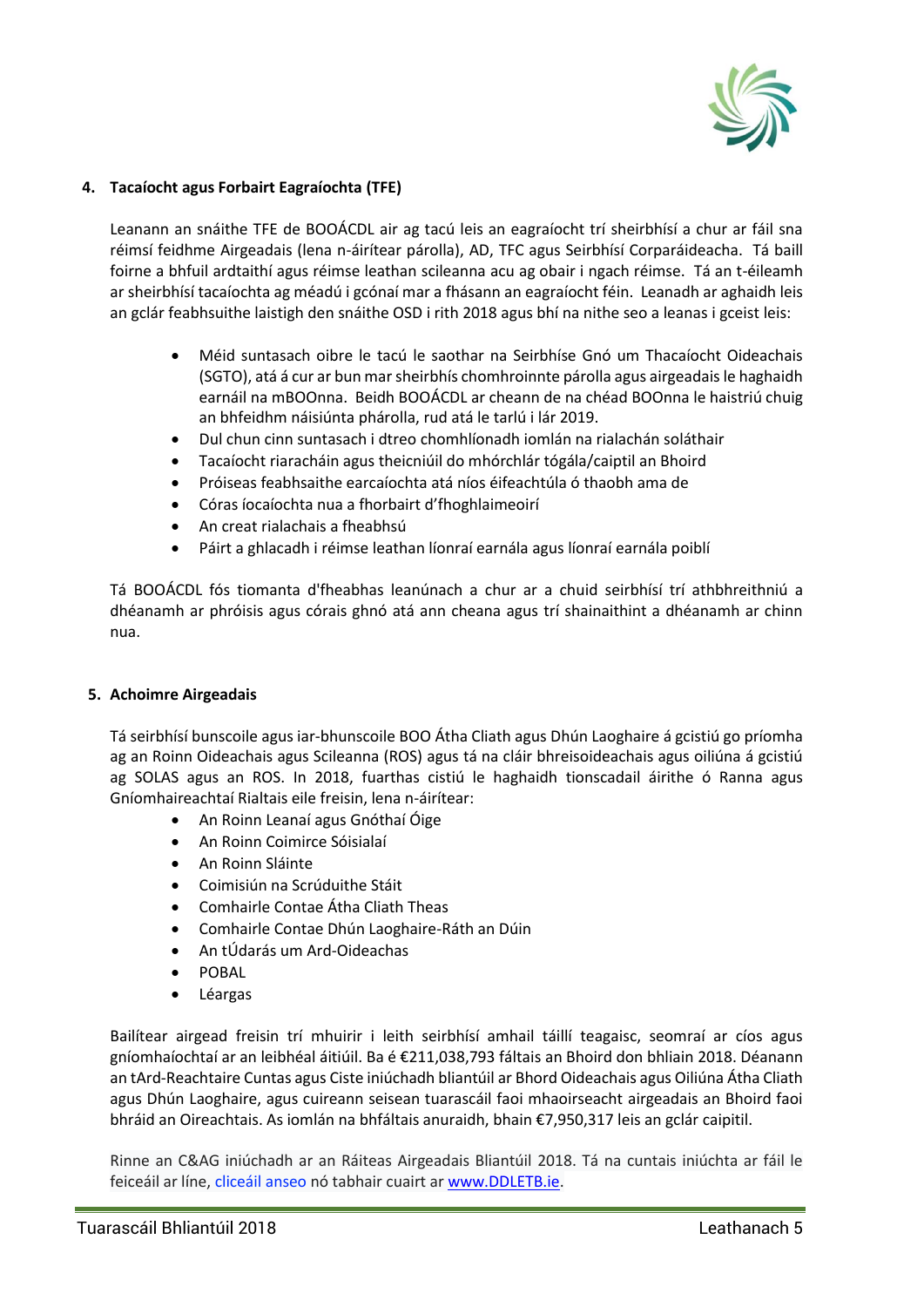

#### **6. Príomheagraíochtaí a bhfuil caidreamh againn leo**

Tá sé ar cheann de thosaíochtaí straitéiseacha Bhord Oideachais agus Oiliúna Átha Cliath agus Dhún Laoghaire a bheith ag obair i gcomhpháirtíocht leis na príomhpháirtithe leasmhara sna trí chontae ina mbíonn sé ag feidhmiú: Fine Gall, Baile Átha Cliath Theas agus Dún Laoghaire-Ráth an Dúin. Chun na críche sin, oibríonn an BOO go dlúth leis an Roinn Oideachais agus Scileanna, SOLAS agus QQI lena chuid seirbhísí a chur ar fáil. Comhoibríonn sé le comhlachtaí poiblí éagsúla agus le soláthraithe éagsúla oiliúna agus oideachais. Mar shampla, tá Bord Oideachais agus Oiliúna Átha Cliath agus Dhún Laoghaire ina bhall de Choistí Forbartha Pobail Áitiúil (CFPÁ) de chuid Chomhairlí Contae Fhine Gall, Átha Cliath Theas agus Dhún Laoghaire-Ráth an Dúin. Oibríonn an Bord Oideachais agus Oiliúna i ndlúthpháirt leis na cuideachtaí comhpháirtíochta áitiúla, chomh maith le hionadaíocht a bheith aige ar chomhlachtaí rialaithe Institiúid Teicneolaíochta Thamhlachta, Institiúid Teicneolaíochta Bhaile Bhlainséir agus Institiúid Ealaíne, Deartha agus Teicneolaíochta Dhún Laoghaire. Tá comhaontú idirghníomhaireachta ag Bord Oideachais agus Oiliúna Átha Cliath agus Dhún Laoghaire leis an Roinn Gnóthaí Fostaíochta agus Coimirce Sóisialaí. Tríd an tSeirbhís Óige, comhoibríonn an BOO le heagraíochtaí óige náisiúnta agus grúpaí óige áitiúla a bhfuil ionadaíocht acu sa cheantar. Déantar Oiliúint Phobail a chistiú trínár nIonaid Oiliúna i gcomhair Tionscnaimh Oiliúna Áitiúla, Ionaid Oiliúna Pobail agus sainsoláthraithe oiliúna.

In 2018, chomhoibrigh Bord Oideachais agus Oiliúna Átha Cliath agus Dhún Laoghaire le líon mór eagraíochtaí agus institiúidí eile trí uaireanta teagaisc nó cúnamh airgeadais a sholáthar, mar shampla:

- Baile an Oibricigh
- **•** Ionaid agus Ceardlanna Oiliúna Pobail
- An Príomh-Ospidéal Meabhair-Ghalar Dún Droma
- Ospidéal Naomh Íde Port Reachrann
- Aonad Sainchúraim Bhaile Uí Dhúda
- Grúpa Acmhainní Oideachais Fhine Gall
- Tionscadal Lucht Siúil Thamhlachta
- Tionscadal Bond Blanchardstown Offenders for New Direction
- Clár Tower Tionscadal Promhaidh
- Tionscadal Promhaidh Thamhlachta Thiar Deonach
- Tionscadal Oiliúna Pobail Fhine Gall
- Scoil Traenála Teicniúla an Aerchóir
- Youth Horizons.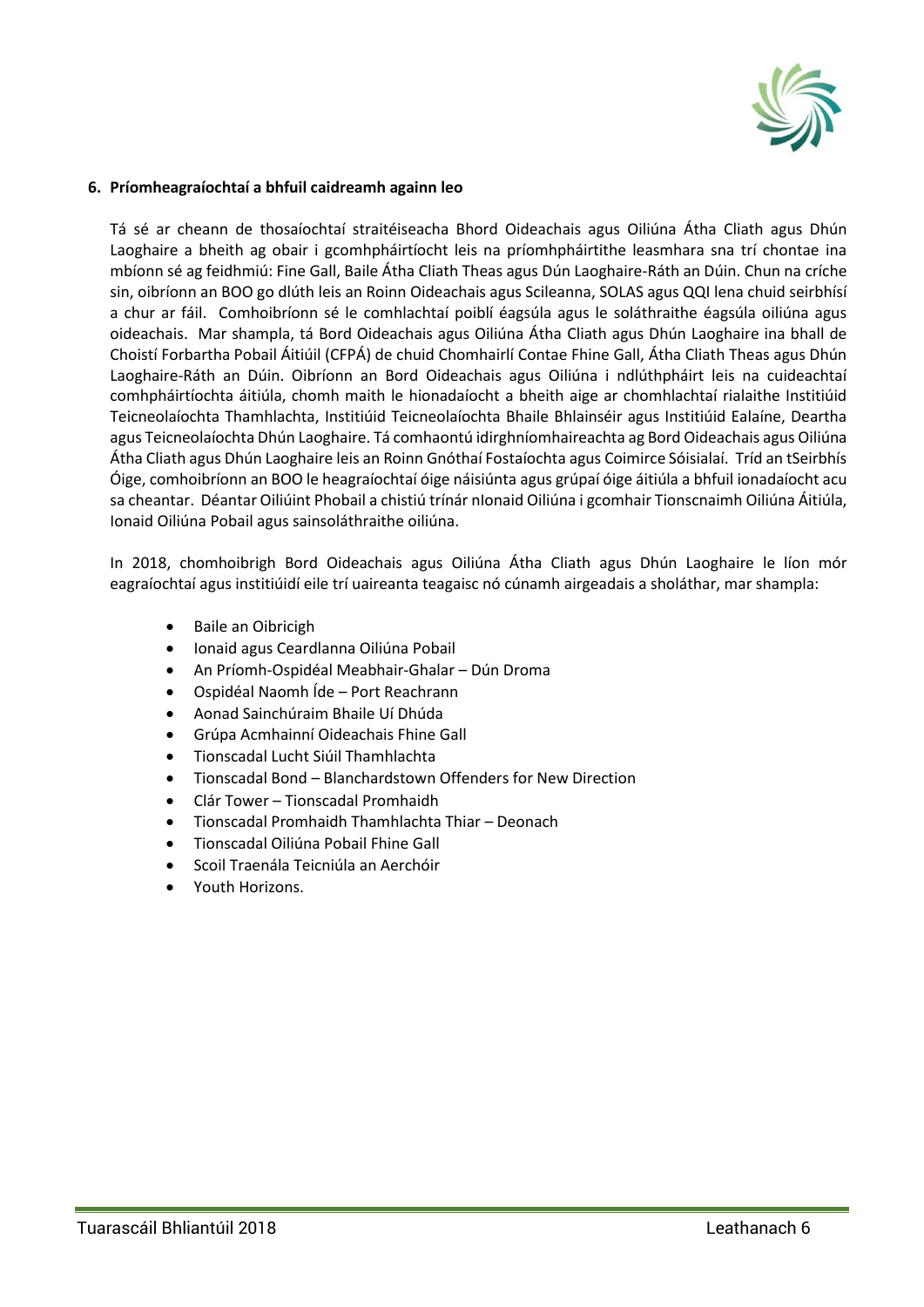

# **7. Scoileanna**

# Bunscoil

Tá BOO Átha Cliath agus Dhún Laoghaire ina phátrún ar 6 Pobalscoil Náisiúnta.

- **•** Scoil Choilm, Baile an Phóirtearaigh
- Scoil Ghráinne, Baile Fiobail
- Scoil Chormaic, Baile Brigín
- P.S.N. Iarthar na Cathrach agus Theach Sagard, Iarthar na Cathrach
- Pobalscoil Aoife, Iarthar na Cathrach
- P.S.N. Leamhcáin, Leamhcán

Tá ár gcuid scoileanna bunaithe i bpobail áitiúla, agus is bunscoileanna iad atá dírithe ar leanaí, atá cuimsitheach, ilchreidmheach agus a fhaigheann tacaíocht stáit. Soláthraíonn siad oideachas bunscoile ardchaighdeáin do gach leanbh de réir Churaclam na Bunscoile atá leagtha síos ag an Roinn Oideachais agus Scileanna. Glacadh 2,801 dalta isteach sna scoileanna sa scoilbhliain 2018/2019.

| Figiúirí Rollaithe i bPobalscoileanna Náisiúnta, 2018/2019 |       |  |
|------------------------------------------------------------|-------|--|
| <b>Scoil</b>                                               | 18/19 |  |
| <b>Scoil Choilm</b>                                        | 858   |  |
| <b>Scoil Chormaic</b>                                      | 550   |  |
| <b>Scoil Ghráinne</b>                                      | 687   |  |
| Scoil Niamh - P.S.N. Jarthar na<br>Cathrach                | 356   |  |
| <b>Scoil Aoife</b>                                         | 169   |  |
| Scoil Oscair - P.S.N. Leamhcáin                            | 181   |  |
|                                                            | 2801  |  |

Baineann na pobalscoileanna náisiúnta leas as bheith ina gcuid de BOOÁCDL tríd an líonra tacaíochta príomhoidí atá á eagrú ag Adrian Flynn. Cabhraíonn idir an Rannóg Airgeadais, an Rannóg AD, an Rannóg Seirbhísí Corparáideacha agus an Rannóg TFC leis na pobalscoileanna náisiúnta dár gcuid buntáiste a bhaint as bheith ina gcuid den BOO. Glacann na scoileanna ar fad páirt i Líonra Pobalscoileanna Náisiúnta BOOÉ chomh maith, áit a gcabhraítear leo a bhféiniúlacht náisiúnta a fhorbairt. Is mór againn an tacaíocht a fhaighimid ó BOOÉ leis sin.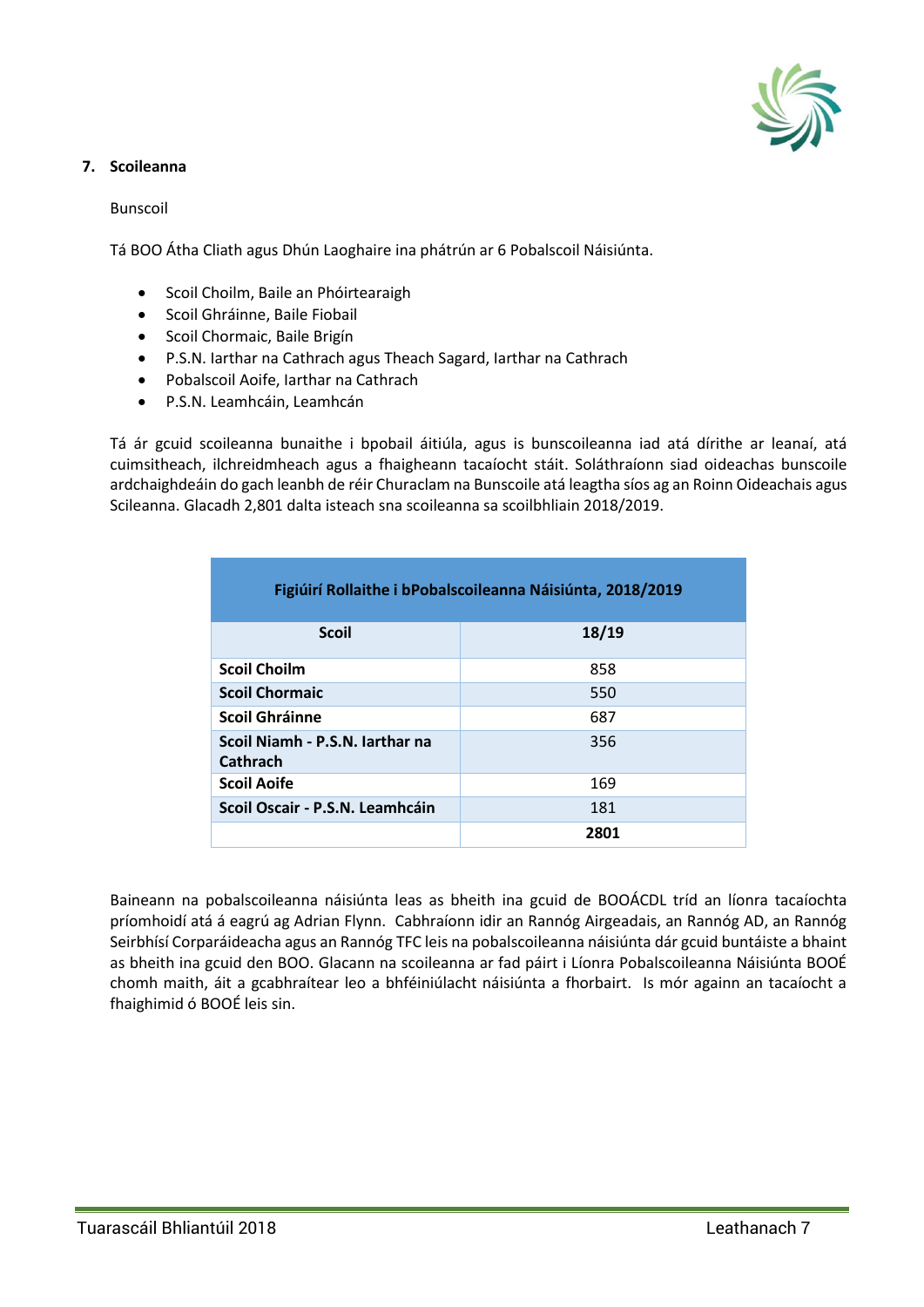

#### Iar-Bhunscoil

Lean an méadú ar líon na scoláirí i rith na scoilbhliana 2018 agus bhí 16,940 scoláire ag freastal ar iarbhunscoileanna dár gcuid faoi dheireadh na bliana. Osclaíodh ár scoil nua i Sord le linn na bliana freisin. Ghlac Coláiste Pobail Shoird scoláirí isteach den chéad uair i mí Mheán Fómhair 2018 Osclaíodh an tAonad i gColáiste Pobail Bhaile Lotrail, a dtugtar Coláiste na Tulchann air, chomh maith.

Tá 29 Coláiste Pobail Dara Leibhéal faoi choimirce BOOÁCDL anois, ceithre cinn acu atá ina ngaelcholáistí, lena gclúdaítear cuid mhaith de Bhaile Átha Cliath ó Bhaile Brigín timpeall chomh fada le Leamhcán, Tamhlacht agus Teach na Giúise. Tá na Coláistí Pobail sin ina gcuid dhílis den saol ina bpobail áitiúla. Tá cur chuige cuimsitheach acu agus cuidíonn siad le daoine óga barr a gcumais a bhaint amach sa tsochaí. Cuireann siad ar chumas daltaí, múinteoirí agus tuismitheoirí dul chun cinn a dhéanamh ó thaobh oideachais de i dtimpeallacht dhearfach, spreagúil.

I measc na gclár atá á soláthar inár gcoláistí pobail tá -

- An Teastas Sóisearach
- Clár Scoile an Teastais Shóisearaigh
- Idirbhliain
- An Ardteistiméireacht
- Clár na hArdteistiméireachta Feidhmí
- Gairmchlár na hArdteistiméireachta

Tá Clár DEIS (Comhionannas Deiseanna sna Scoileanna a Sheachadadh) á chur ar fáil i 10 gcinn dár gcuid scoileanna.

Cuireadh réimse tacaí agus cláir i bhfeidhm le tacú leis an teagasc agus foghlaim i ngach scoil dár gcuid le linn 2018, lena n-áirítear Clár FGL do gach ceannaire láir. Cuireadh oiliúint ar phríomhoidí agus leasphríomhoidí i bpríomhréimsí soláthair, áit ar bunaíodh roinnt cleachtais nua i réimsí amhail Soláthar Oideachais Speisialta, DEIS, Béarla mar Theanga Bhreise agus TFC. Ina theannta sin, tugadh tacaíocht leanúnach do líonraí a bhí ar an bhfód cheana, ar nós an Líonra litearthachta agus Uimhearthachta agus Chlár Ionduchtúcháin na Múinteoirí. Foilsíodh torthaí na dtionscadal taighde gnímh eiseamláirigh a rinneadh trí TL 21 mar leabhar i gcomhar le hOllscoil na hÉireann, Maigh Nuad. Chuir na scoileanna a bplean i dtoll a chéile de réir Straitéis Dhigiteach na Roinne Oideachais agus Scileanna d'Iar-Bhunscoileanna, 2015- 2020. Cuirfidh sé sin ar a gcumas caiteachas TFC a phleanáil sa chaoi go mbeidh sé ar aon dul lena spriocanna faoin bplean.

Bhí Oiliúint Cosanta Leanaí do Bhoird Bhainistíochta agus príomhbhaill foirne ina cuid den chlár leanúnach oiliúna a cuireadh ar fáil in 2018.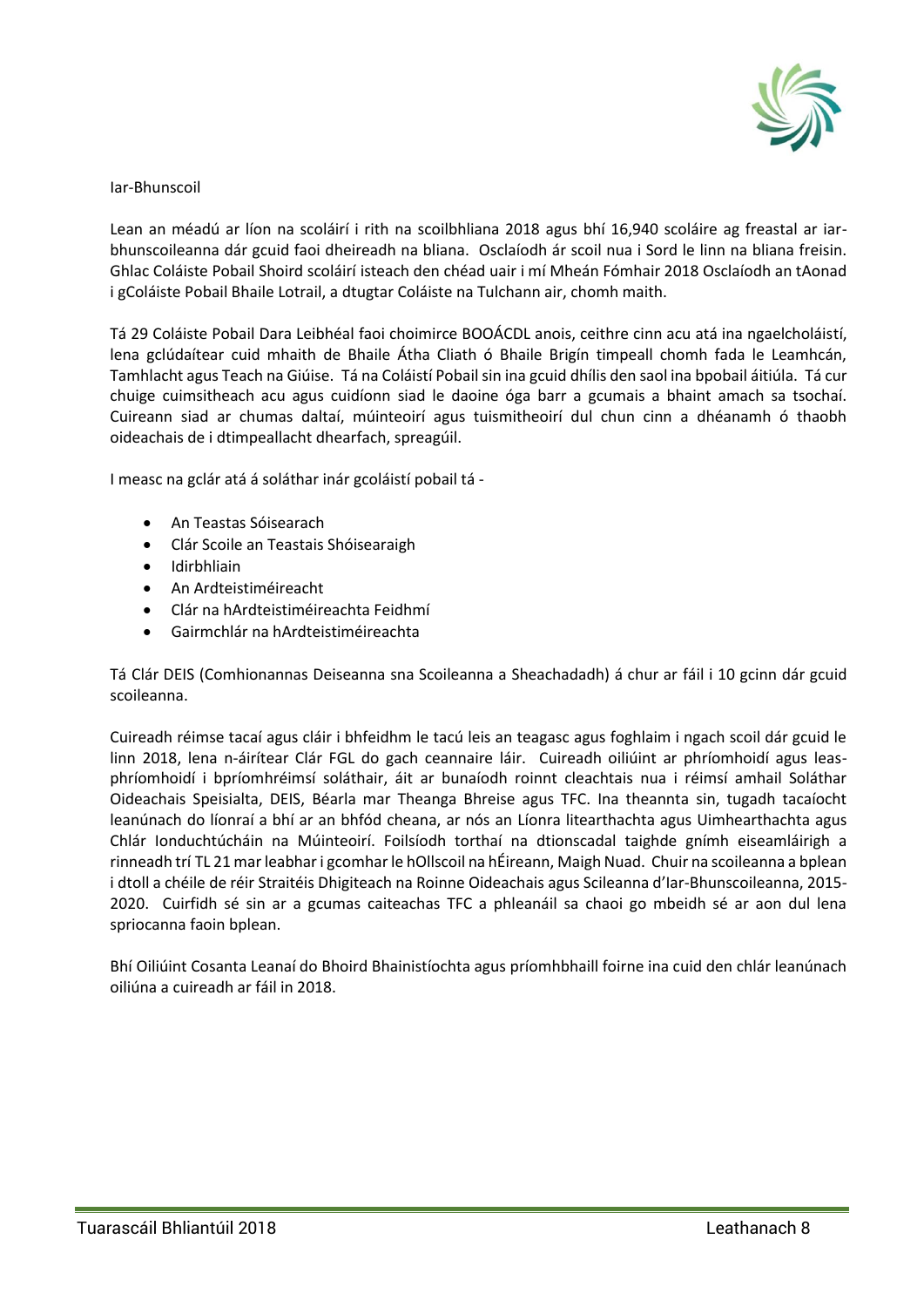

| Scoileanna:                | 2ú Leibhéal | <b>IAT</b> iarbhír |
|----------------------------|-------------|--------------------|
| C.P. Bhaile Adaim          | 894         |                    |
| C.P. Ard Giolláin          | 909         |                    |
| C.P. Bhaile Brigín         | 476         |                    |
| C.P. Chaisleán Cnucha      | 1153        |                    |
| Coláiste Chilliain         | 399         |                    |
| Coláiste Cois Life         | 814         |                    |
| Coláiste de híde           | 290         |                    |
| Coláiste Pobail Setanta    | 1103        |                    |
| C.P. Pháirc Bhaile Choilín | 563         | 39                 |
| C.P. Ráth an Deagánaigh    | 281         | 40                 |
| C.P. Dhomhnach Bat         | 761         |                    |
| C.P. Fhine Gall            | 793         |                    |
| C.P. Theach na Giúise      | 782         |                    |
| Gaelcholáiste Reachrann    | 408         |                    |
| C.P. na Gráinsí            | 230         | 64                 |
| Coláiste na nGlaschnoc     | 165         | 256                |
| C.P. an Ghrífín            | 66          |                    |
| C.P. Choill an Rí          | 338         |                    |
| An Chiseog                 | 679         |                    |
| C.P. Leamhcáin             | 912         |                    |
| C.P. Lusca                 | 648         |                    |
| C.P. Bhaile Lotrail        | 864         |                    |
| C.P. Mhóin Seiscinn        | 328         |                    |
| C.P. Ghleanntán na hAbhann | 257         |                    |
| C.P. na Sceirí             | 947         |                    |
| C.P. Fhinnéin              | 608         |                    |
| C.P. Chaoimhín             | 358         |                    |
| C.P. Shoird                | 53          |                    |
| C.P. Mhic Dhara            | 861         |                    |
| Iomlán                     | 16940       | 399                |

# **Figiúirí Rollaithe Iar-Bhunscoile 2018/2019**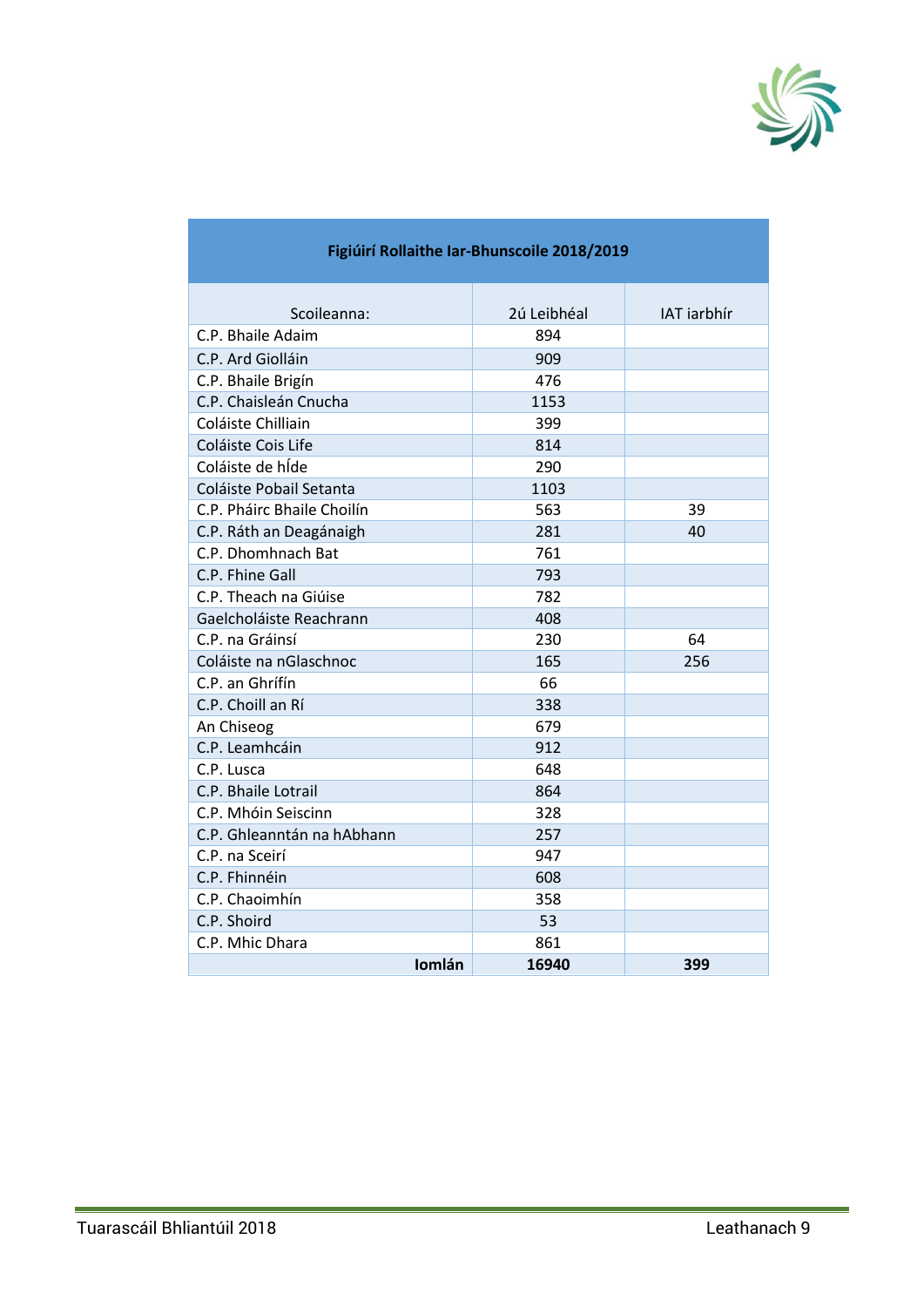

# **8. Breisoideachas agus Oiliúint (BOaO)**

Mar chuid dár soláthar Breisoideachais agus Oiliúna (BOaO), cuirtear an-chuid cláir éagsúla ar fáil do réimse leathan foghlaimeoirí, lena n-áirítear daoine a d'fhág an scoil go luath agus le déanaí, aosaigh atá ag filleadh ar an oideachas/oiliúint, foghlaimeoirí atá faoi mhíchumas, daoine fostaithe agus daoine dífhostaithe. In 2018 thosaigh 21,620 foghlaimeoir ar chúrsa dár gcuid agus bhain 28,408 foghlaimeoir san iomlán leas as bheith páirteach i gcúrsa.

Tá léirithe i dTábla 1 anailís ar ár soláthar BOaO in 2018.

| <b>Cineál Soláthair</b>  |                                        | Líon na bhfoghlaimeoirí a<br>chríochnóidh in 2018 |
|--------------------------|----------------------------------------|---------------------------------------------------|
|                          |                                        |                                                   |
| Soláthar lánaimseartha   | Oiliúint Phrintíseachta                | 1,101                                             |
|                          | Oiliúint Nasctha                       | 304                                               |
|                          | Oiliúint Nasc-chúrsaí agus Bonnchúrsaí | 131                                               |
|                          | Ionaid Oiliúna Phobail                 | 138                                               |
|                          | Ceardlann um Cheartas                  | 22                                                |
|                          | Tionscnaimh Oiliúna Áitiúla            | 184                                               |
|                          | <b>IAT</b>                             | 2,637                                             |
|                          | Soláthraithe Oiliúna Speisialaithe     | 216                                               |
|                          | Oiliúint i Scileanna Sonracha          | 1,611                                             |
|                          | Cúrsaí Oiliúna: Fostaithe              | 45                                                |
|                          | Cúrsaí Oiliúna: Oiliúint               | 594                                               |
|                          | Bunchúrsaí SDOG                        | 239                                               |
|                          | Ógtheagmháil                           | 404                                               |
|                          | <b>IOMLÁN LÁNAIMSEARTHA</b>            | 7,626                                             |
| Soláthar páirtaimseartha | Grúpaí Litearthachta d'Aosaigh         | 1,756                                             |
|                          | Grúpaí de chuid an Tionscnaimh um      | 2,472                                             |
|                          | Fhilleadh ar Oideachas                 |                                                   |
|                          | <b>BCTE</b>                            | 714                                               |
|                          | Oiliúint Tráthnóna                     | 3,071                                             |
|                          | <b>Uaireanta Comhair BOaO</b>          | 753                                               |
|                          | <b>DTOBA</b>                           | 365                                               |
|                          | Aitheantas Réamhfhoghlama              | $\Omega$                                          |
|                          | Scileanna Oibre                        | 344                                               |
|                          | Scileanna le dul chun cinn a dhéanamh  | $\Omega$                                          |
|                          | <b>IOMLÁN PÁIRTAIMSEARTHA</b>          | 9,475                                             |
|                          |                                        |                                                   |
| Braitheann sé seo        | Oideachas Pobail                       | 4,541                                             |
|                          |                                        |                                                   |
| <b>IOMLÁN</b>            |                                        | 21,642                                            |

#### **Tábla 1: Soláthar Iarbhír BOaO in 2018**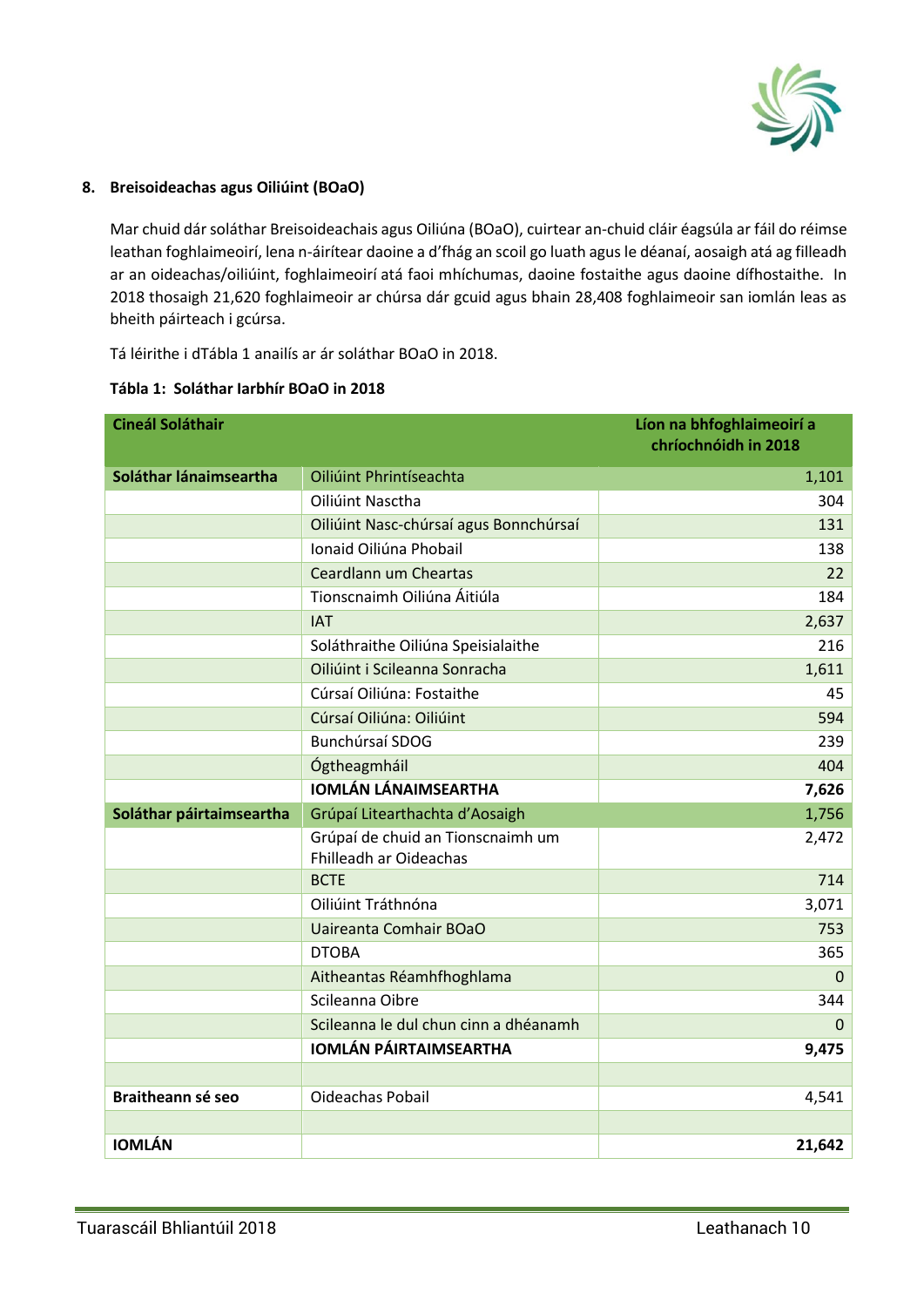

Bhí próiseas comhairliúcháin le páirtithe leasmhara ar bun ag BOOÁCDL ó thús deireadh 2018 i dtaca leis an gComhaontú Feidhmíochta Straitéiseach 2018-2020 a ullmhú agus a fhorbairt. Tugadh sainmhíniú ar spriocanna is iomchuí don scoilcheantar, don acmhainn, do dheiseanna geilleagracha agus fostaíochta agus do na riachtanais shóisialta. Ghlac SOLAS agus BOOÁCDL páirt i bpróiseas plé atriallach sular glacadh leis an gComhaontú Feidhmíochta Straitéiseach go foirmiúil agus sular síníodh i mí Mheán Fómhair 2018 é. Leagtar amach sa Chomhaontú an comhthéacs agus na tosaíochtaí straitéiseacha, mar aon leis an gcion atá le déanamh ag BOOÁCDL, chun príomhspriocanna earnála BOaO a bhaint amach.

Rinne seirbhísí BOaO BOOÁCDL an-dul chun cinn le himeacht 2018 i dtreo árspriocanna straitéiseacha, mar atá leagtha amach in *Ráiteas Straitéise 2017-2021*, a bhaint amach. Chuireamar cláir nuálacha, atá freagrúil do riachtanais an lucht gnó, i dtoll a chéile agus thosaíomar á gcur ar fáil faoi na beartais náisiúnta de *Scileanna le dul chun cinn a dhéanamh* agus *Cúrsaí Oiliúna*. Leanaimid orainn ag forbairt acmhainní do mhúinteoirí, teagascóirí agus ceannairí a bhfuil spéis acu i bhForbairt Ghairmiúil Leanúnach (FGL) san Fhoghlaim le Cuidiú Teicneolaíochta (FCT). I mí na Nollag 2018, seoladh Ionad Oiliúna Réigiúnach *Apple* i gcomhar le BOOÁCDL. Cuireann sé cúrsaí ar fáil do mhúinteoirí le cabhrú leo scileanna agus muinín a fhorbairt in úsáid teicneolaíochtaí de chuid *Apple* sa seomra ranga. D'óstáil Ionad Oiliúna Bhaile Dúill ár dtríú Chomhdháil maidir leis an bhFoghlaim le Cuidiú Teicneolaíochta i mí Mheán Fómhair 2018 agus d'fhreastail breis is 150 cleachtóir BOaO uirthi.

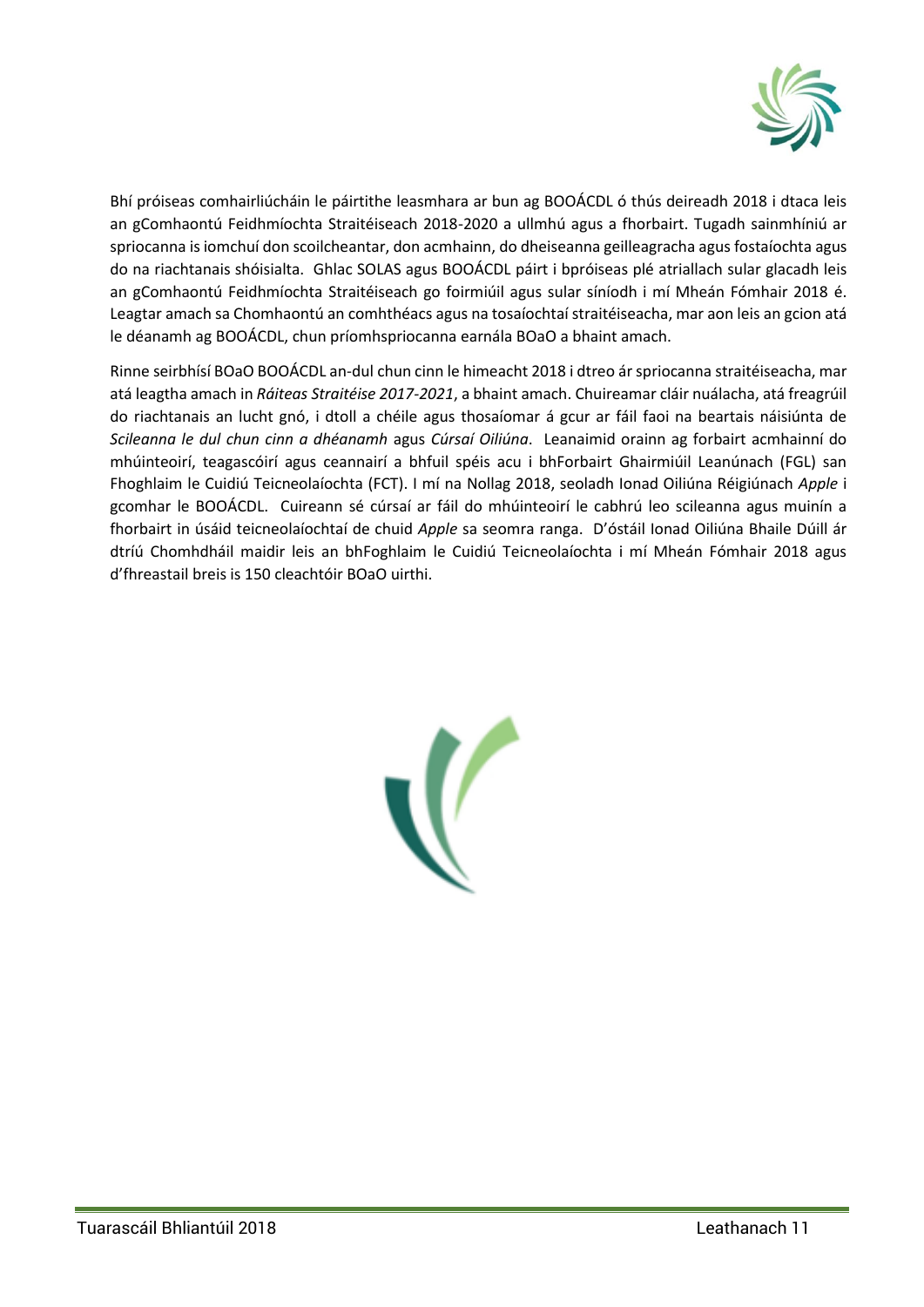

#### **9. Seirbhís Forbartha Óige agus Spórt**

#### **Réamhrá**

Cuireann Seirbhís BOOÁCDL um Fhorbairt Óige agus Spóirt raon leathan tacaí ar fáil lenar féidir soláthar agus comhordú a dhéanamh ar chláir, tionscadail agus seirbhísí ardchaighdeáin oideachais, spóirt, áineasa agus forbartha do dhaoine óga faoi mhíbhuntáiste. Is iad an Comhionannas, an Comhar, an Nuálaíocht, an Ghairmiúlacht agus an tIonracas ár dtreoirphrionsabail oibríochtúla maidir leis na seirbhísí a sholáthraímid. Déantar an méid sin i gcomhpháirtíocht le pobail áitiúla, grúpaí deonacha agus eagraíochtaí óige deonacha ar nós Crosscare, Foróige agus YMCA.

# **Scóip:**

Cuirtear na cláir ar fáil de réir na 5 Thoradh Náisiúnta atá sonraithe sa cháipéis *Torthaí Níos Fearr Todhchaí Níos Gile* (Creatlach an Pholasaí Náisiúnta do Leanaí agus do Dhaoine Óga, 2014-2020)



# **Na 5 Thoradh Náisiúnta do Leanaí agus Daoine Óga**

#### **Bearta Samplacha:**

Tacaíonn thart ar 40,000 duine óg, 1,850 oibrí deonach agus 190 ball foirne le cur chun feidhme na gClár Oibre don Ógra ar fud limistéar riaracháin BOOÁCDL.

#### **Samplaí dá bhfuil Bainte Amach**

- Cuirtear **an Clár Foghlama Malartaí (CFM) ar fáil ó 5 shuíomh**, is iad sin Tamhlacht, Cluain Dolcáin, Dún Laoghaire, Baile Brigín agus Sord. Ghlac 61 duine óg páirt sa chlár in 2018.
- **Ionaid Spórt Dhá Fheidhm**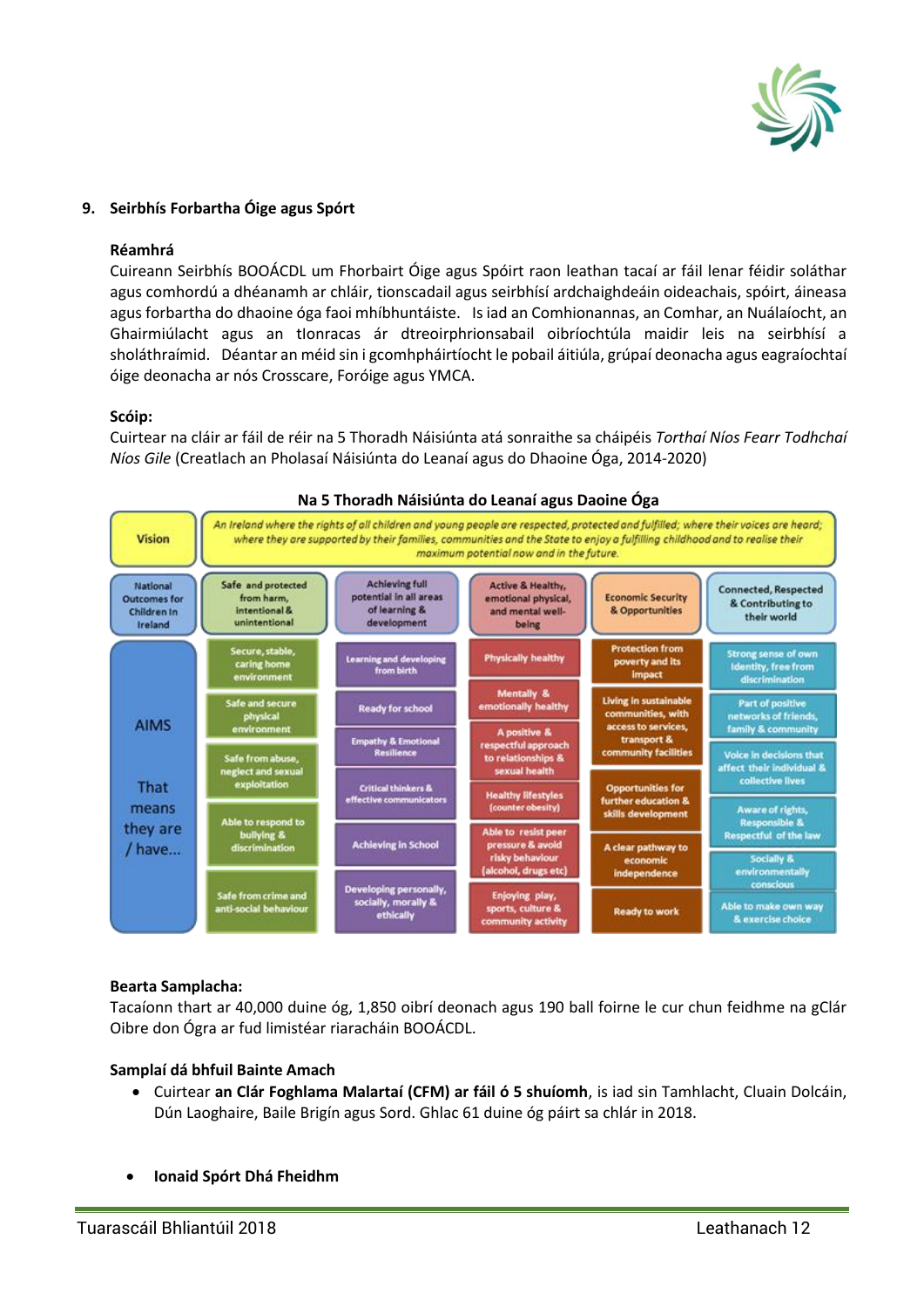

Tá na hionaid suite i mBaile Brigín, Baile Fiobail, Baile Phámar, Baile Choilín, Teach na Giúise agus Cill an Ardáin. Faightear cistiú le haghaidh na nIonad Spórt Dhá Fheidhm ó Pobal tríd an gClár Seirbhísí Pobail (CSP), ó Chomhairle Contae Átha Cliath Theas agus ó Chomhairle Contae Fhine Gall.

# **Sportivate (i gcomhar le CCÁCT)**

Comhthionscnamh is ea Sportivate Bhaile Átha Cliath Theas idir CCÁCT agus BOOÁCDL, le tacaíocht ó Spórt Éireann. Freastalaíonn an clár ar dhaoine óga atá idir 18 agus 25 bliain d'aois agus cuireann Staidéar Spóirt agus Áineasa: DCCÉ Leibhéal 4 (Mórdhámhachtain) agus ceardlanna deimhnithe ar fáil. Ghlac 23 duine óg páirt i gclár Sportivate in 2018.

# **Dúshlán don Aos Óg Gníomhach (DAÓG)**

Cuireadh an Dúshlán don Aos Óg Gníomhach ar fáil do bhreis is 800 duine óg i limistéar BOOÁCDL. Chuir 42 grúpa an DAÓG i gcrích i mí Feabhra 2018 agus chláraigh 45 grúpa eile le páirt a ghlacadh ann ó mhí Dheireadh Fómhair 2018 ar aghaidh.

# **An Clár Seoltóireachta**

Faoin gclár seoltóireachta cuirtear seisiúin bhunleibhéil agus mheánleibhéil ar fáil do ghrúpaí óige, tionscadail samhraidh agus scoileanna, agus baineann thart ar 1000 duine óg leas as. Ghlac 64 grúpa óige páirt sa chlár seoltóireachta in 2018

# **Cláir a chuirtear ar fáil i gcomhar le gníomhaireachtaí eile**

#### **Crosscare**

Lion na dtionscadal Crosscare atá á bhfeidhmiú i gcomhar le BOOÁCDL de réir réigiúin:

| Dún Laoghaire (14)  | Ráth an Dúin (8)          | Tamhlacht (2) |
|---------------------|---------------------------|---------------|
| Cluain Dolcáin (16) | Tuaisceart an Chontae (6) |               |

#### **Foróige**

| Lion na dtionscadal Foróige atá á bhfeidhmiú i gcomhar le BOOÁCDL de réir réigiúin: |                       |                           |  |
|-------------------------------------------------------------------------------------|-----------------------|---------------------------|--|
| Tamhlacht (9)                                                                       | Baile Bhlainséir (12) | Tuaisceart an Chontae (3) |  |

#### **Tionscadail Neamhspleácha**

I measc na dtionscadal neamhspleách tá YMCA agus réimse leathan tionscadail neamhspleácha phobail amhail Cill an Ardáin, Mullach Eadrad agus Grúpa Gníomhaíochta Taistealaithe Dheisceart Bhaile Átha Cliath.

Lion na dtionscadal neamhspleách atá á bhfeidhmiú i gcomhar le BOOÁCDL de réir réigiúin:

| Dún Laoghaire (6)    | Tamhlacht (8)             | Cluain Dolcáin (6) |
|----------------------|---------------------------|--------------------|
| Baile Bhlainséir (3) | Tuaisceart an Chontae (2) | Ráth an Dúin (1)   |

#### **Scéim Deontais do Chlubanna Óige Deonacha Áitiúla**

Líon na gclubanna óige de réir réigiúin:

| Dún Laoghaire (44)  | Ráth an Dúin (25)     | Tamhlacht (85)             |
|---------------------|-----------------------|----------------------------|
| Cluain Dolcáin (44) | Baile Bhlainséir (75) | Tuaisceart an Chontae (82) |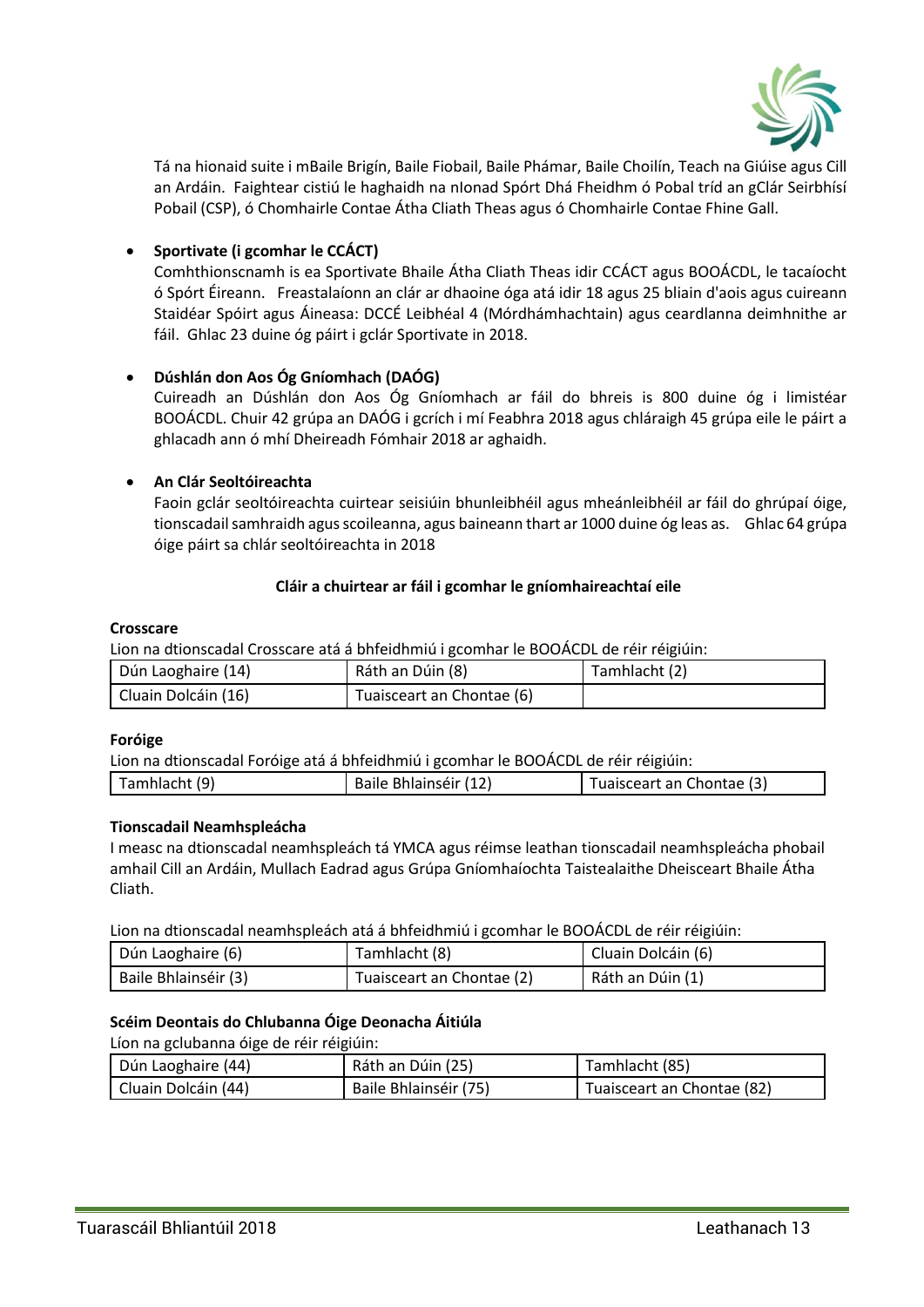

# 10. **Seirbhís Tacaíochta Síceolaíochta**

#### **Réamhrá**

Tá an tSeirbhís um Thacaíocht Síceolaíochta ar fáil do scoláirí i Scoileanna Dara Leibhéal, Ionaid Ógtheagmhála agus earnálacha Breisoideachais a thagann faoin choimirce Bhord Oideachais agus Oiliúna Átha Cliath agus Dhún Laoghaire. Cuirtear réimse leathan tacaí síceolaíochta ar fáil mar fhreagra ar iarrataí ó scoileanna agus ó ionaid. Ina theannta sin, tugann an tSeirbhís tacaíocht ghearrthéarmach do bhaill foirne atá ag obair le BOOÁCDL. Ar leibhéal sistéamach, bíonn an tSeirbhís um Thacaíocht Síceolaíochta ag gabháil do thaighde, oiliúint agus tionscnaimh de chuid an Bhoird Oideachais agus Oiliúna.

# **Raon feidhme**

Cuirtear an tseirbhís ar fáil i gcomhréir leis na hacmhainní atá ar fáil. Bíonn idirghabhálacha na foirne dírithe ar na bearta seo a leanas:

- tacaíocht dhíreach agus tacaíocht indíreach a thabhairt do dhaltaí agus mic léinn
- réiteach a fháil ar na deacrachtaí atá ag daoine i dtaobh iompair, spreagtha, mothúchán agus cognaíochta, trí mheasúnú agus idirghabháil theiripeach
- obair choisctheach le spriocghrúpaí
- tacaíocht ghairmiúil don fhoireann teagaisc. m.sh, sainchomhairle
- oiliúint inseirbhíse i réimsí éagsúla
- tacaíocht do na baill foirne

#### **Bearta Samplacha**

Chuaigh thart ar 594 ball foirne i gcomhairle leis an tSeirbhís um Thacaíocht Síceolaíochta ar chúiseanna éagsúla, lena n-áirítear sainchomhairle, oiliúint inseirbhíse agus tacaíocht. Rinneadh plé le hiarratais a rinneadh ar an tSeirbhís maidir le tuairim is 503 dalta agus mac léinn trí idirghabhálacha aonair nó trí idirghabhálacha grúpa. Áiríodh leis an obair a rinne an tSeirbhís freisin comhoibriú le gníomhaireachtaí seachtracha ar nós na Seirbhíse Náisiúnta Síceolaíochta Oideachais, Bord Oideachais agus Oiliúna Chathair Bhaile Átha Cliath, Coláiste na hOllscoile, Baile Átha Cliath, FRIENDS Resilience agus Hogan & Associates.

#### **Samplaí dá bhfuil Bainte Amach**

- Cuireadh oiliúint sa Gharchabhair Shíceolaíoch ar fáil in iar-bhunscoileanna, ionaid ógtheagmhála agus ionaid oideachais aosaigh
- Freagairt do theagmhas criticiúil agus oiliúint
- Cuireadh oiliúint ar bhaill foirne mar éascaitheoirí faoin gclár FRIENDS Resilience
- Cuireadh ardoiliúint sa Tástáil Chaighdeánaithe ar fáil do bhaill foirne
- Tacaíodh le cur chun feidhme chlár spriocdhírithe saibhriúcháin Feuerstein um fheabhsú cognaíoch
- Tionscnamh um Chleachtas Machnamhach curtha ar bun
- Tacaíodh le Líonra na dTreoirchomhairleoirí, leis an Líonra Tacaíochta Foghlama agus leis an Líonra Teangacha, Litearthachta agus Uimhearthachta.
- Bainistiú agus cosc an fhéinmharaithe trí thagairt do chur chuige Mheasúnacht agus Bainistíocht Chomhoibríoch na Féinmharfachta
- Oiliúint mheabhairshláinte don fhoireann
- Cur i láthair do bhaill foirne agus scoláirí maidir leis an Imní agus na Meáin Shóisialta
- Tugadh tacaíocht do bhaill foirne
- An Tionscnamh um Oibriú go Dearfach
- Ceardlanna Idirdhealaithe
- Iompar Eiticiúil a Chíoradh le Baill Foirne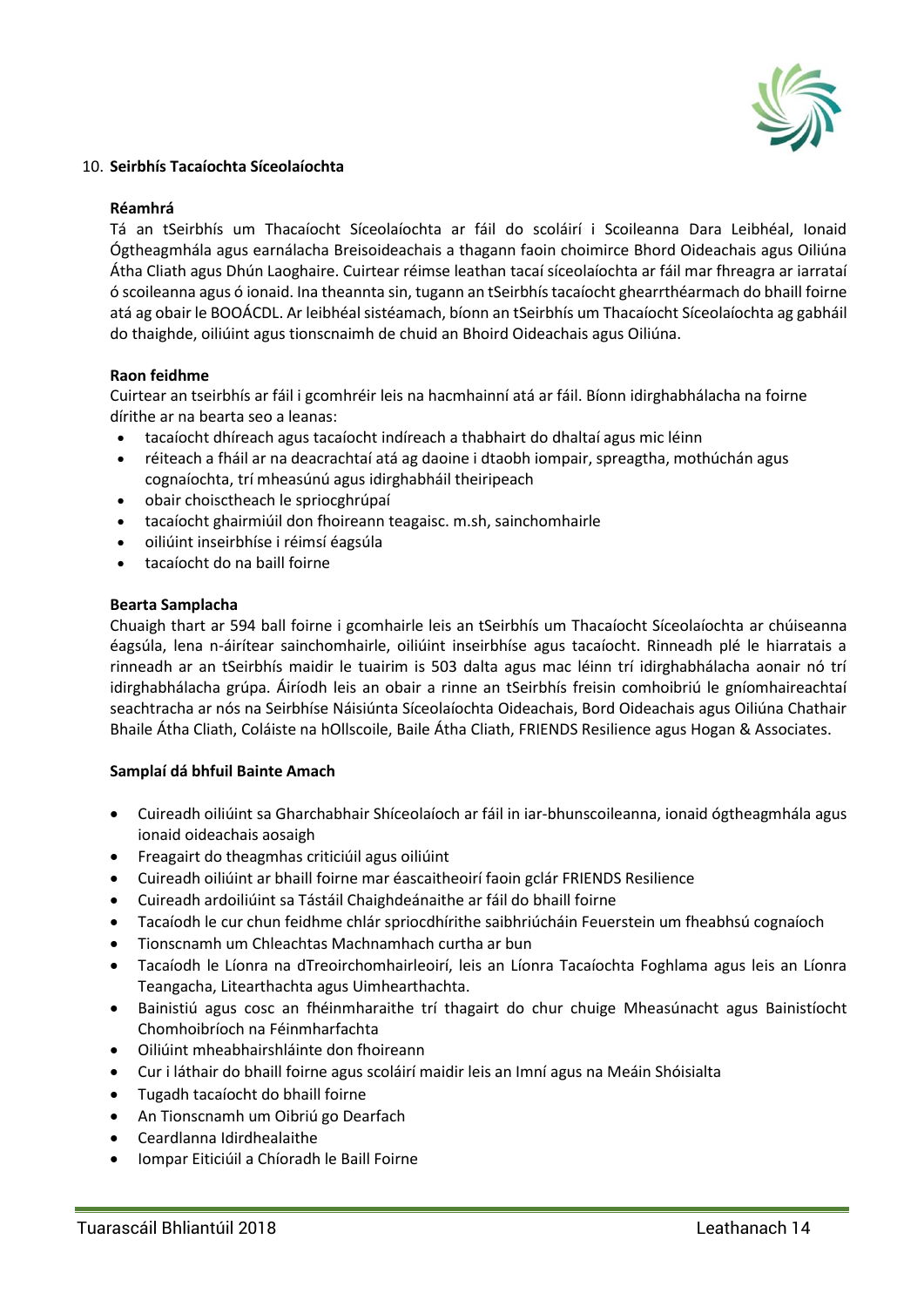

# **11. Giorrúcháin**

| <b>SOA</b>     | Seirbhís Oideachais Aosaigh                                  |
|----------------|--------------------------------------------------------------|
| <b>CFM</b>     | An Clár Foghlama Malartaí                                    |
| <b>DAÓG</b>    | Dúshlán don Aos Óg Gníomhach                                 |
| <b>TFO</b>     | An Tionscnamh um Fhilleadh ar an Oideachas                   |
| <b>MBCOFM</b>  | Measúnacht agus Bainistíocht Chomhoibríoch na Féinmharfachta |
| <b>ARCC</b>    | An tArd-Reachtaire Cuntas agus Ciste                         |
| <b>CP</b>      | Coláiste Pobail                                              |
| <b>POF</b>     | Príomhoifigeach Feidhmiúcháin                                |
| Clr            | Comhairleoir                                                 |
| <b>PSN</b>     | Pobalscoil Náisiúnta                                         |
| Co. Co.        | <b>Comhairle Contae</b>                                      |
| <b>FGL</b>     | Forbairt Ghairmiúil Leanúnach                                |
| <b>CPT</b>     | Comhcheangal Príomhoidí agus Príomhoidí Tánaisteacha         |
| <b>CSP</b>     | An Clár Seirbhísí Pobail                                     |
| <b>DEIS</b>    | Comhdheiseanna a Sholáthar i Scoileanna                      |
| <b>ROS</b>     | An Roinn Oideachais agus Scileanna                           |
| <b>BOOÁCDL</b> | Bord Oideachais agus Oiliúna Átha Cliath agus Dhún Laoghaire |
| <b>BTB</b>     | Béarla mar Theanga Bhreise                                   |
| <b>BCTE</b>    | Béarla do Chainteoirí Teangacha Eile                         |
| <b>BOO</b>     | Bord Oideachais agus Oiliúna                                 |
| <b>BOOÉ</b>    | Boird Oideachais agus Oiliúna Éireann                        |
| <b>BO</b>      | <b>Breisoideachas</b>                                        |
| <b>BOaO</b>    | Breisoideachas agus Oiliúint                                 |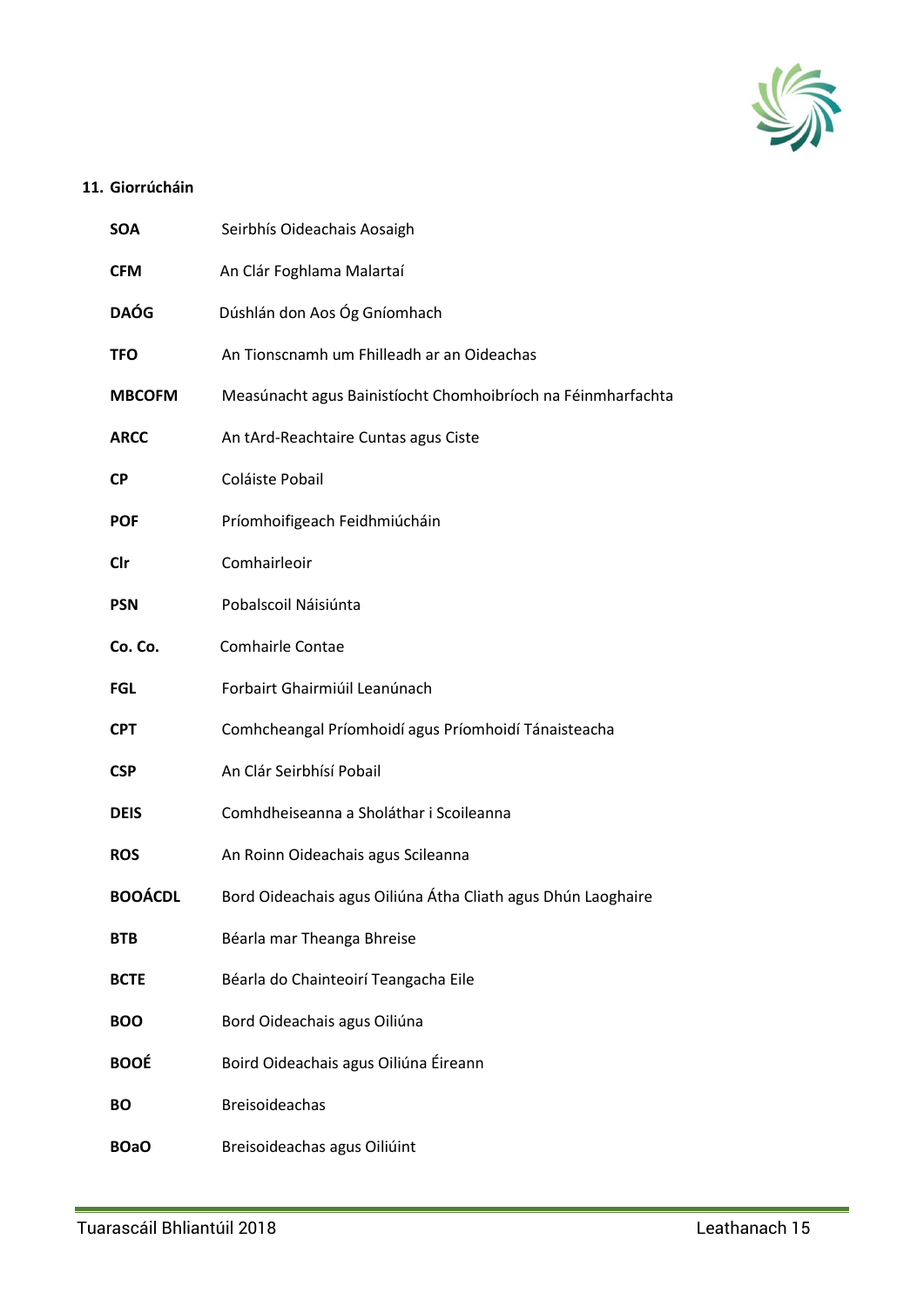

| <b>AD</b>    | Acmhainní Daonna                                   |
|--------------|----------------------------------------------------|
| <b>TFC</b>   | Teicneolaíocht Faisnéise agus Chumarsáide          |
| <b>DTOBA</b> | Dianteagasc san Oideachas Bunata Aosach            |
| <b>IPB</b>   | <b>Irish Public Bodies</b>                         |
| TLU          | Teangacha, Litearthacht, Uimhearthacht             |
| ÁNLA         | An Áisíneacht Náisiúnta Litearthachta d'Aosaigh    |
| <b>CNCM</b>  | An Chomhairle Náisiúnta Curaclaim agus Measúnachta |
| <b>SNSO</b>  | An tSeirbhís Náisiúnta Síceolaíochta Oideachais    |
| OnahÉ        | Ollscoil na hÉireann                               |
| <b>TFE</b>   | Tacaíocht agus Forbairt Eagraíochta                |
| <b>IAT</b>   | Iar-Ardteistiméireacht                             |
| <b>STS</b>   | Seirbhís Tacaíochta Síceolaíochta                  |
| DC           | Dearbhú Cáilíochta                                 |
| <b>DCCÉ</b>  | Dearbhú Cáilíochta agus Cáilíochtaí Éireann        |
| <b>CCÁCT</b> | Comhairle Contae Átha Cliath Theas                 |
| <b>SOLAS</b> | Seirbhísí Oideachais Leanúnaigh agus Scileanna     |
| <b>FCT</b>   | Foghlaim le Cuidiú Teicneolaíochta                 |
| <b>YMCA</b>  | Cumann Críostaí na bhFear Óg                       |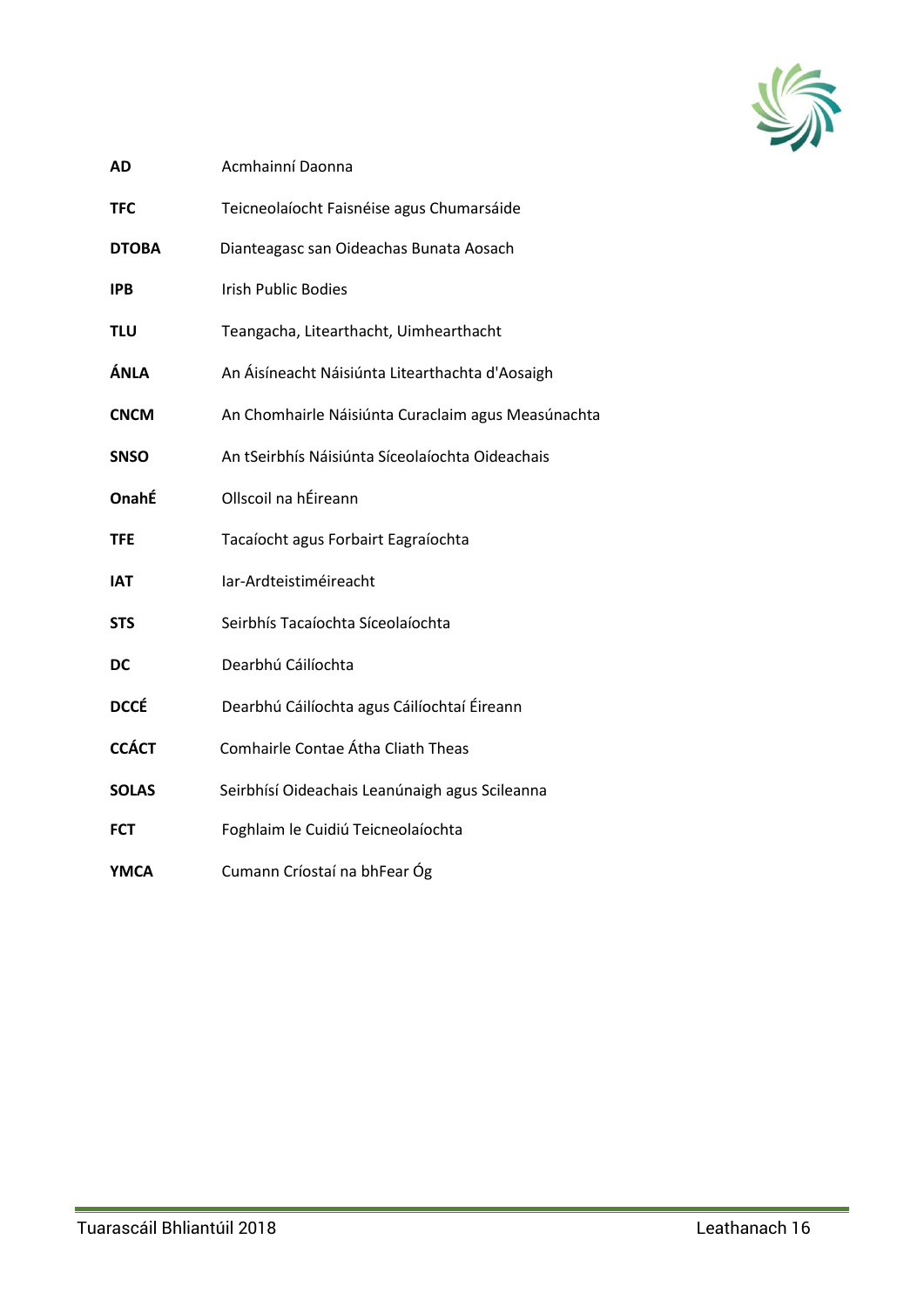

# **12. Aguisíní**

#### **Aguisín A**

# **Foireann Ardbhainistíochta BOO Átha Cliath agus Dhún Laoghaire, Scoileanna, Coláistí IAT, Ionaid Oideachais agus Róil agus Seirbhísí Tacaíochta**

#### **An Fhoireann Ardbhainistíochta**

Paddy Lavelle, Príomhoifigeach Feidhmiúcháin Deirdre Keyes, Stiúrthóir na Scoileanna (Eanáir go Bealtaine 2018) Adrian Flynn, Stiúrthóir na Scoileanna (Bealtaine go Nollaig 2018) Fionnuala Anderson, An Stiúrthóir Breisoideachais agus Oiliúna Paul McEvoy, Stiúrthóir na Rannóige Tacaíochta agus Forbartha Eagraíochta Martin Clohessy, an Stiúrthóir Eagraíochta, Tacaíochta agus Forbartha (Eanáir go Deireadh Fómhair 2018) Debbie Howlett, an Stiúrthóir Gníomhach Eagraíochta, Tacaíochta agus Forbartha (Deireadh Fómhair go Nollaig 2018)

#### **Pobalscoileanna Náisiúnta**

Scoil Choilm Scoil Chormaic Scoil Ghráinne P.S.N. Leamhcáin Scoil Aoife P.S.N. Iarthar na Cathrach agus Theach Sagard

#### **Coláistí Pobail Ainmnithe**

Coláiste Pobail Chaisleán Cnucha Coláiste Chilliain Coláiste Cois Life Coláiste Pobail Pháirc Bhaile Choilín (a chuireann BO ar fáil freisin) Coláiste Pobail Ráth an Deagánaigh (a chuireann BO ar fáil freisin) Coláiste Pobail Theach na Giúise Coláiste Pobail na Gráinsí (a chuireann BO ar fáil freisin) Coláiste Pobail Choill an Rí Coláiste Pobail Mhóin Seiscinn (a chuireann BO ar fáil freisin) Coláiste Pobail Ghleanntán na hAbhann Coláiste Pobail Chaoimhín (a chuireann BO ar fáil freisin) Coláiste Pobail Mhic Dara Coláiste Pobail na Sceirí

# **Coláistí Pobail nach bhfuil Ainmnithe**

Coláiste Pobail Bhaile Adaim Coláiste Pobail Ard Giolláin Coláiste Pobail Bhaile Brigín Coláiste de hÍde Coláiste Pobail Setanta Coláiste Pobail Dhomhnach Bat Coláiste Pobail Fhine Gall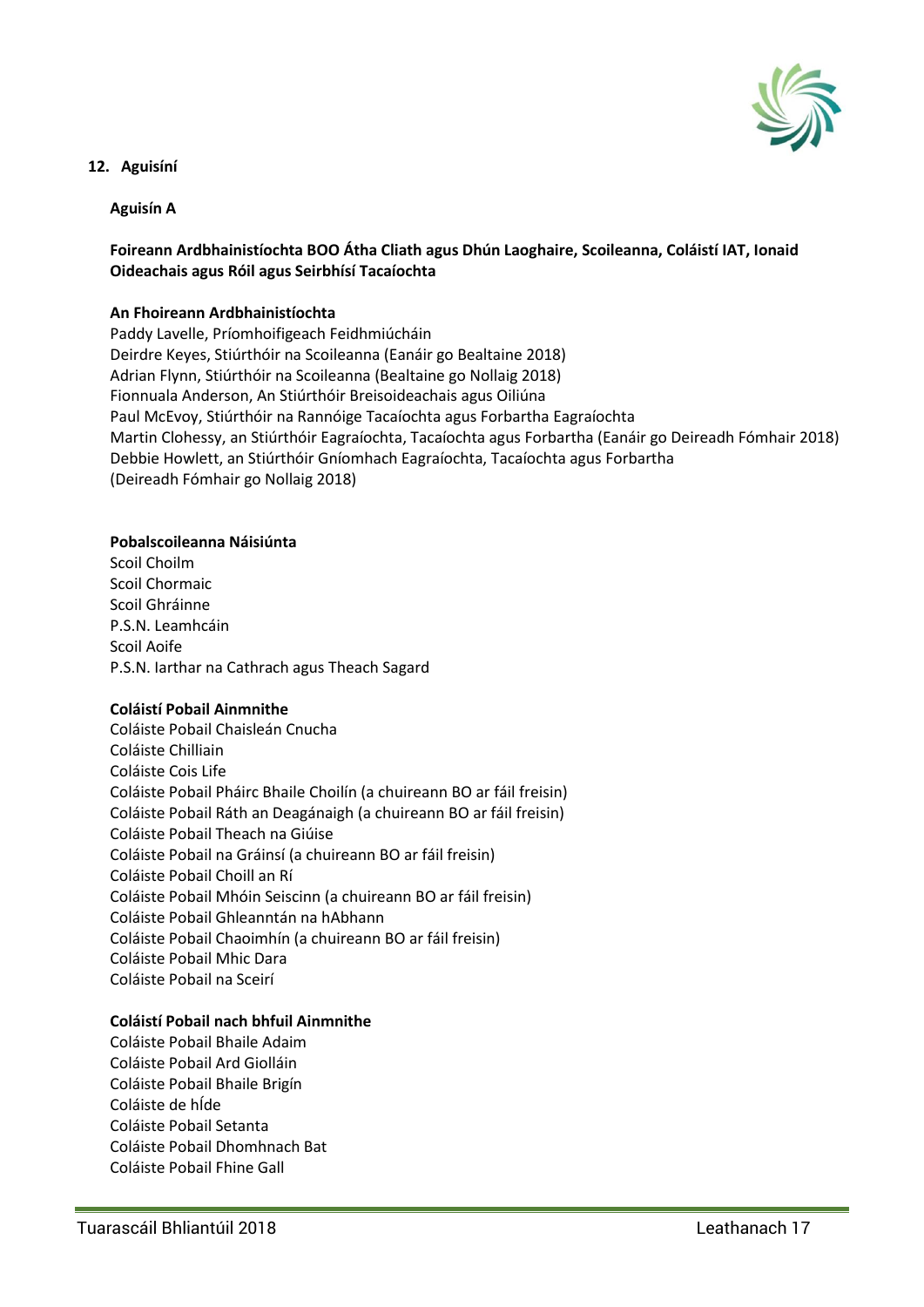

Gaelcholáiste Reachrann Coláiste na nGlaschnoc (a chuireann BO ar fáil freisin) Coláiste Pobail an Ghrífín Coláiste Pobail na Ciseoige Coláiste Pobail Leamhcáin Coláiste Pobail Lusca Coláiste Pobail Bhaile Lotrail Coláiste Pobail Fhionáin Coláiste Pobail Shoird

# **Coláistí Breisoideachais IAT**

Institiúid Bhreisoideachais na Carraige Duibhe Institiúid Bhreisoideachais Dhún Laoghaire Coláiste Breisoideachais Dhún Droma Coláiste Breisoideachais an Naigín Coláiste Breisoideachais Stigh Lorgan

#### **Ionaid Oideachais agus Oiliúna**

Ionad Oiliúna Bhaile Uí Lachnáin Ionad Oiliúna Bhaile Dúill Ionad Oiliúna Thamhlachta

# **Ionaid Choinneála**

Ionad Oideachais Bhaile an Oibricigh

#### **Seirbhísí Oideachais Aosaigh**

Baile Átha Cliath Thoir Thuaidh Baile Átha Cliath Thiar Thuaidh Baile Átha Cliath Thoir Theas Baile Átha Cliath Thiar Theas

#### **Ionaid Ógtheagmhála**

Ionad Ógtheagmhála Bhaile Brigín Ionad Ógtheagmhála Bhaile Bhlainséir Ionad Ógtheagmhála Chluain Dolcáin Ionad Ógtheagmhála Leamhcáin Ionad Ógtheagmhála na Prióireachta Ionad Ógtheagmhála Ráth Fearnáin Ionad Ógtheagmhála an Rois An tIonad Spóirt Ógtheagmhála Ionad Ógtheagmhála Shoird Ionad Ógtheagmhála Thamhlachta An tAonad um Thacaíocht agus Oiliúint don Ógra **Róil agus Seirbhísí Tacaíochta** Seirbhís Treorach d'Aosaigh Oifigeach Forbartha Contae don Óige Oifigeach Forbartha do FGL, TFO agus SDOG Oifigeach Forbartha do Bhéarla do Chainteoirí Teangacha Eile (BCTE) Oifigeach Forbartha do Dhearbhú Cáilíochta (DC)